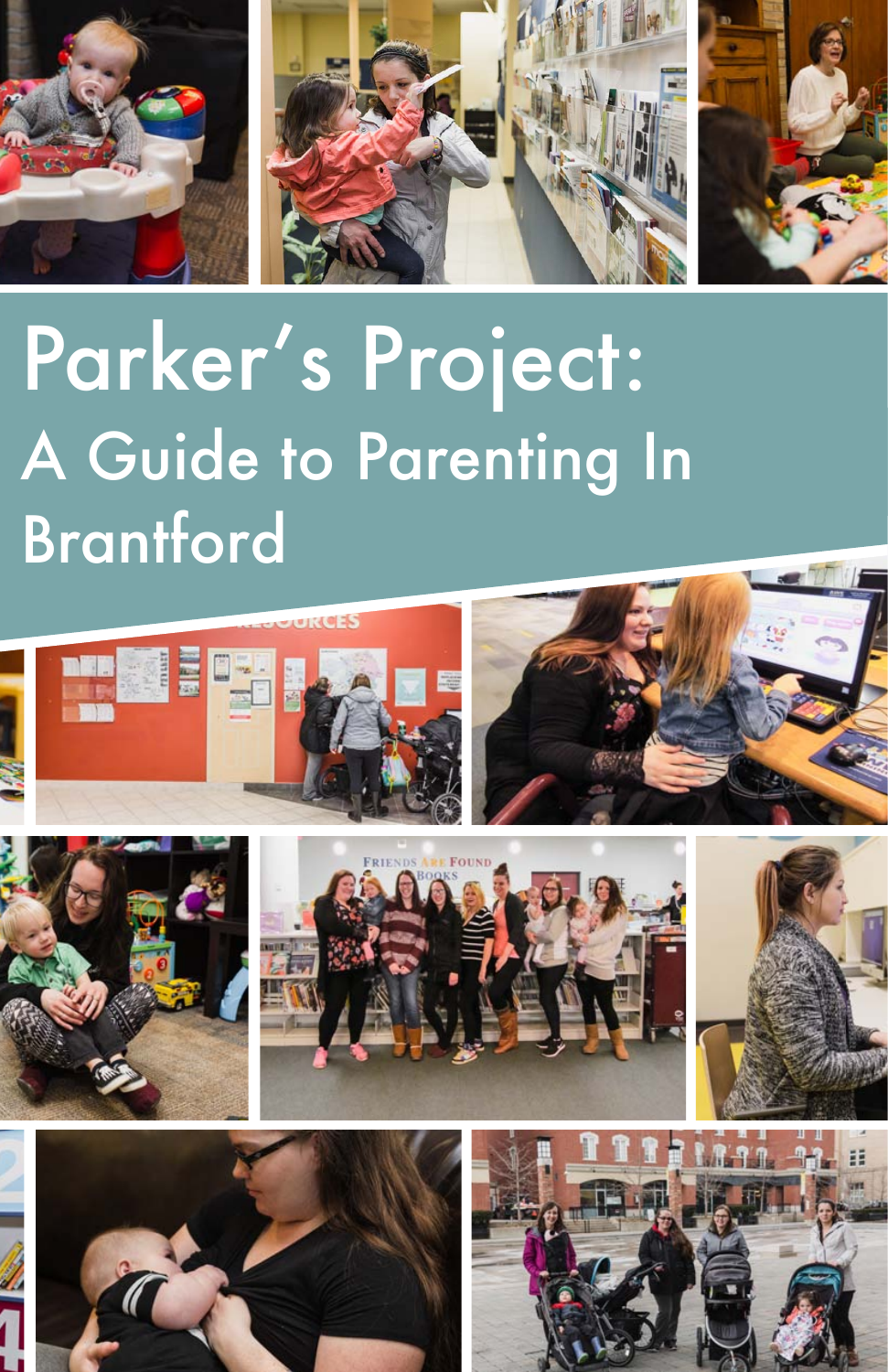# **Introduction**

### **Dear reader,**

Welcome! The parents behind Parker's Project are so excited you're here.



We know being a parent can be tough and we want to help. We've made this booklet to help you learn about all the resources, community groups, and help that Brantford-Brant has to offer. Don't forget to check us out online at [www.parkersproject.info](http://www.parkersproject.info) too!

Having children can be stressful, so we hope that this resource guide will help make sure that both you and your kids are happy and healthy. Happy parenting!

### **Sincerely,**

Parker's Project

### **How does this booklet work?**

We've tried to make this guide as simple as possible, so you can find what you need quickly. To the right, you'll find a table of contents so you can simply flip to what you need.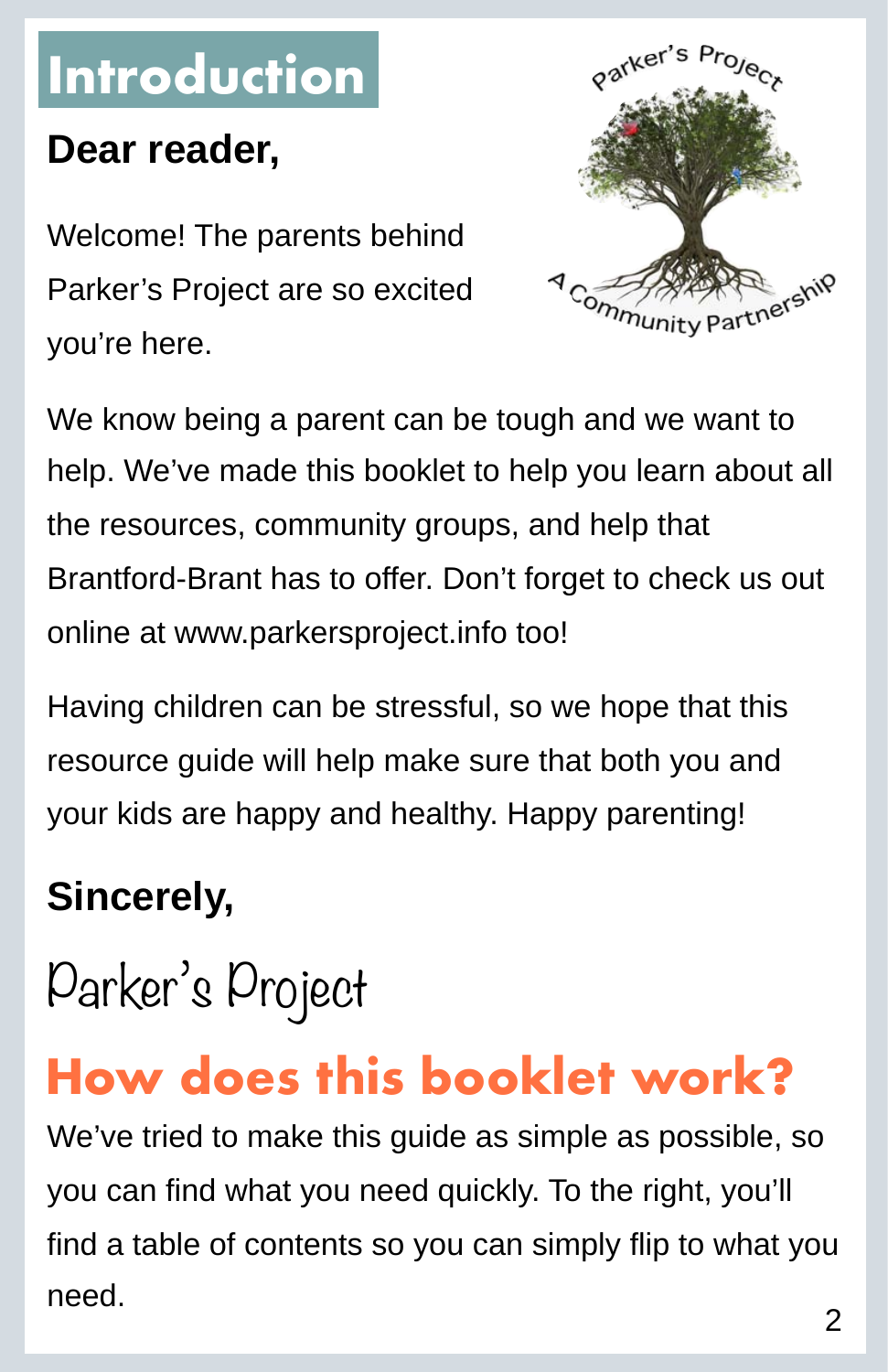# **Table of Contents**

| <b>Barriers to Accessing Services</b>   | page 4  |
|-----------------------------------------|---------|
| <b>Feeding Your Baby</b>                | page 6  |
| <b>Childcare Services</b>               | page 8  |
| <b>Community Connectedness</b>          | page 10 |
| Indigenous Participants                 | page 12 |
| Day to Day Challenges                   | page 14 |
| <b>Education Services</b>               | page 16 |
| <b>Employment Services</b>              | page 18 |
| <b>Housing Services</b>                 | page 20 |
| <b>Medical Challenges</b>               | page 22 |
| Mental Health Challenges & Crisis Lines | page 24 |
| Acknowledgements                        | page 27 |

## **Legend**



- This symbol means that a service is non-religious. NR
	- The symbol means that a service is on a bus route.



This symbol means that a service is geared-to-income.



This symbol means that a service is free.

This symbol means that a service is LGBTQ2S+ Friendly.

This symbol means that a service is Indigenous Friendly.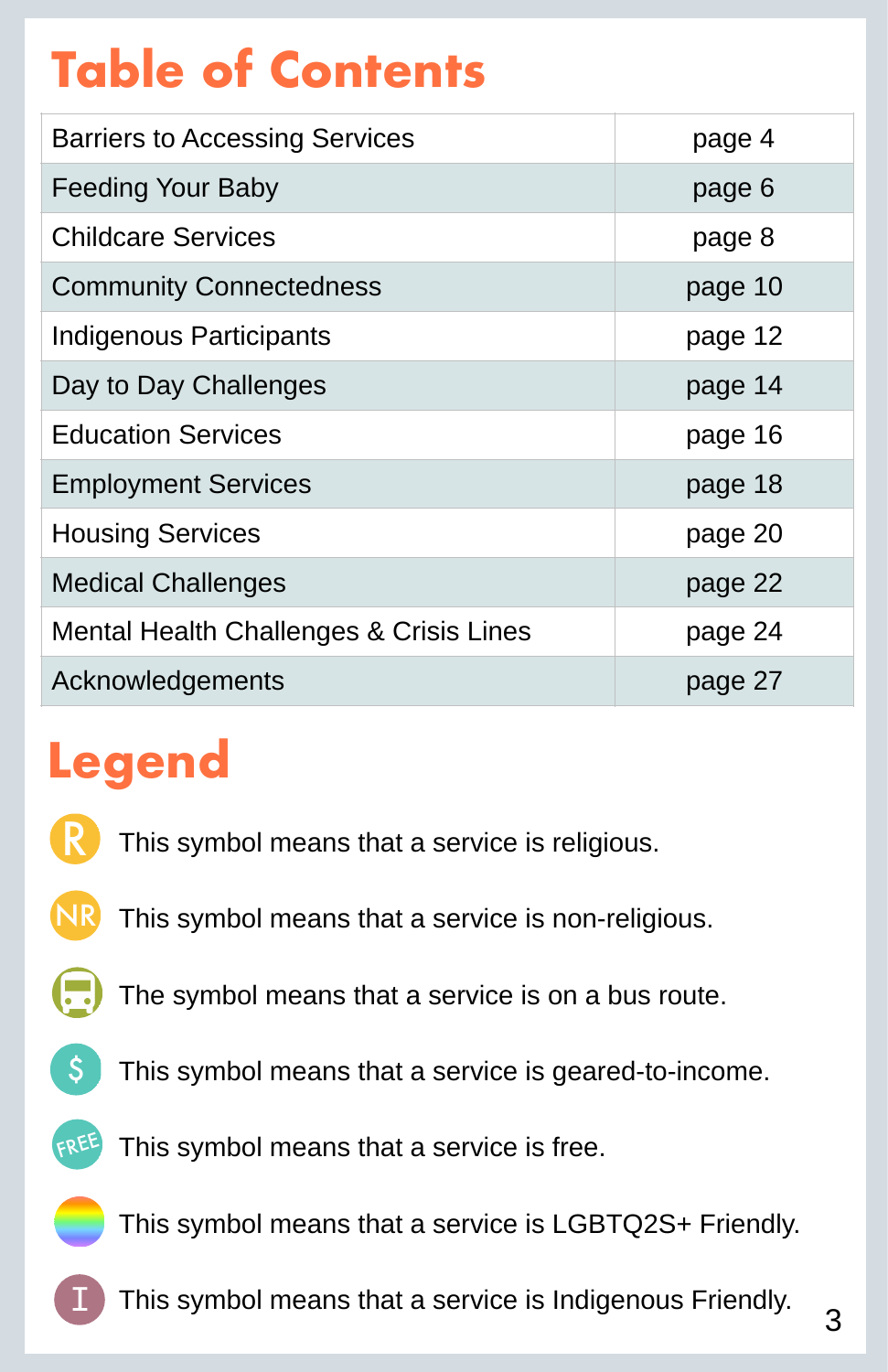**Barriers to Accessing Services**

We've found that the biggest barriers to accessing services are lack of transportation and knowledge. Here are some resources that we think will break those barriers down.



### **City of Brantford - Transit**  $NR \left(\frac{1}{n}\right)$   $\left(\frac{1}{n}\right)$   $(s)$

A public transit system to help you get where you need to be. Call 519-753-3847 or visit [www.brantford.ca/transit](http://www.brantford.ca/transit) for more information

#### **Brant County Health Unit Online Prenatal Classes**



The Brant County Health Unit provides online childbirth and parenting preparation classes. To register, visit [www.bchu.org](http://www.bchu.org) or call 519-753-4937 extension 463.

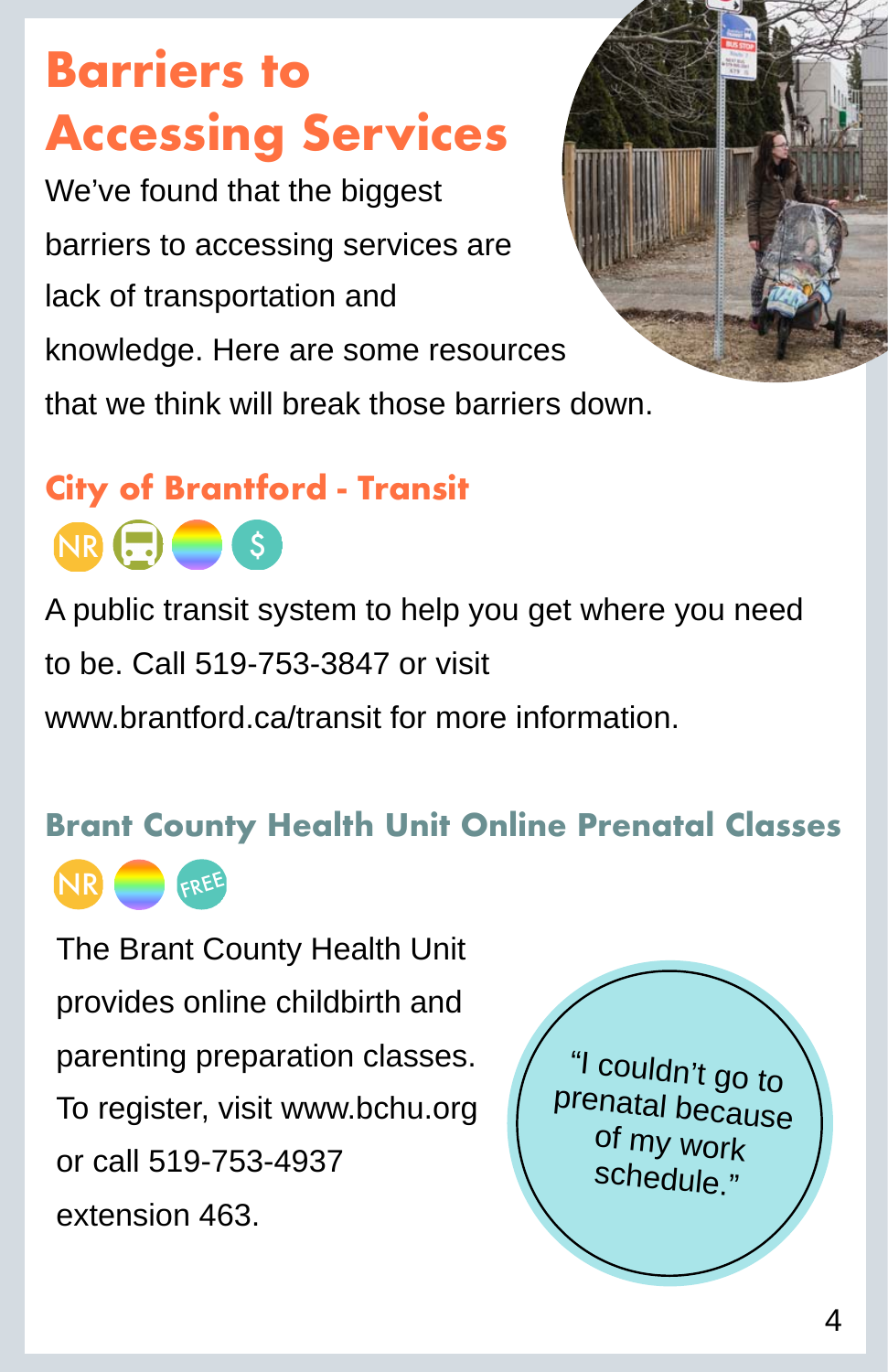### **Your Local Pharmacy**  $NR \bigoplus$   $S$

Your local pharmacy will have breastfeeding supplies, smoking cessation information and supplies, flu shots, naloxone, and more. Visit Google and search "pharmacies near me" to find your local pharmacy.

"We need to distribute information more effectively."

### **Looking for an online resource?**

Check out this virtual resource that you can access anywhere you have internet.

#### • Visit

[www.walmart.ca](http://www.walmart.ca) to order groceries online.

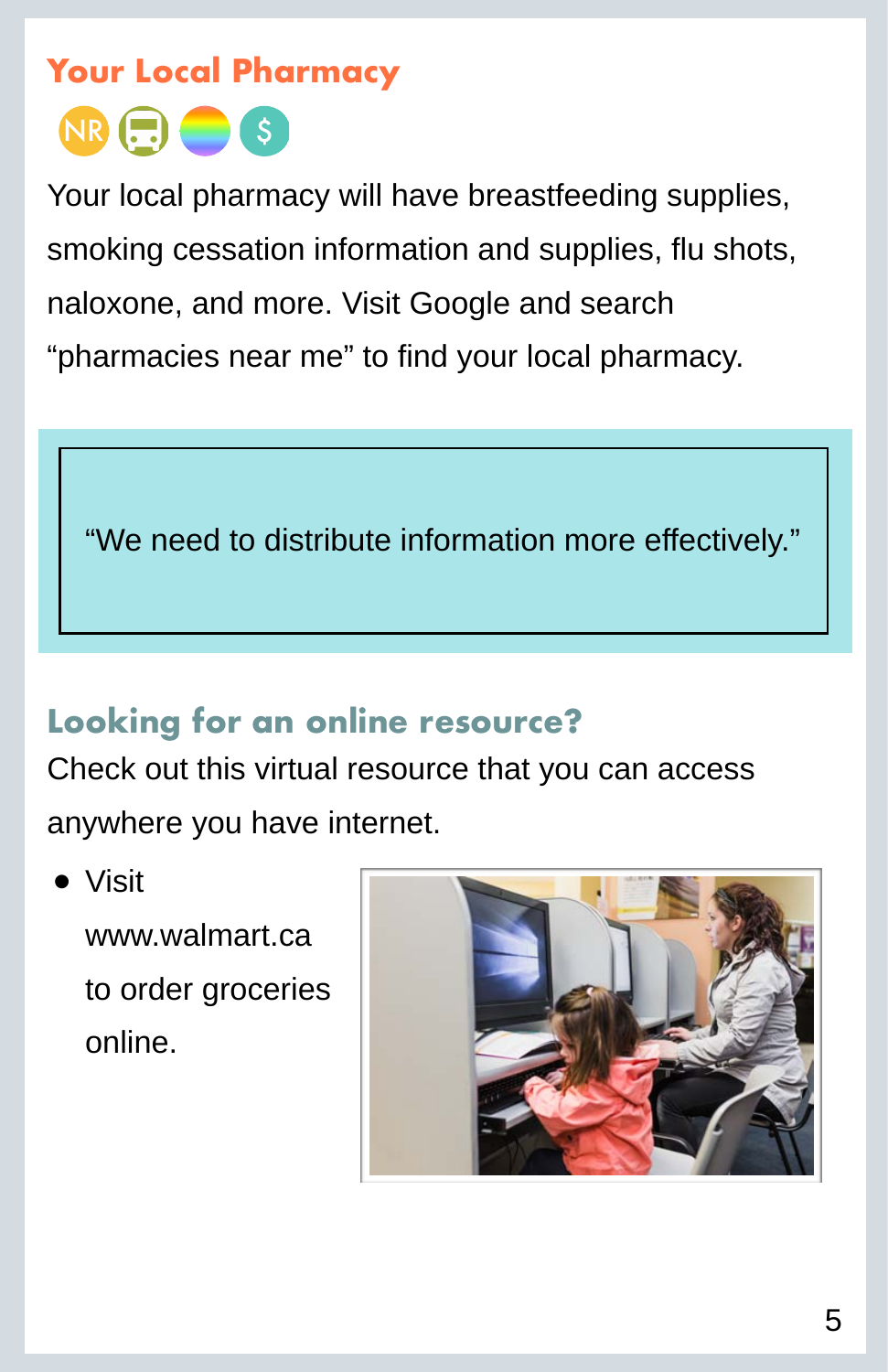# **Feeding Your Baby**

Feeding your baby can seem overwhelming, but we know that a fed baby is a happy baby. Check out our resources below.



### **Brant County Health Unit**

NR **FREE** 

Offering programs on infant feeding, breastfeeding clinics, and Healthy Babies Healthy Children. Call 519-753-4937 extension 464 or visit [www.bchu.org](http://www.bchu.org) for more information.

**Address:** 194 Terrace Hill Street, Brantford

### **La Leche League Canada** NR **FREE**

An organization that provides mom-to-mom support for breastfeeding. Call 1-800-665-4324 or visit [www.lllc.ca](http://www.lllc.ca) for more information. **Address:** 202 Grand River Avenue Suite C, Brantford

There's pressure moms to choose breastfeeding."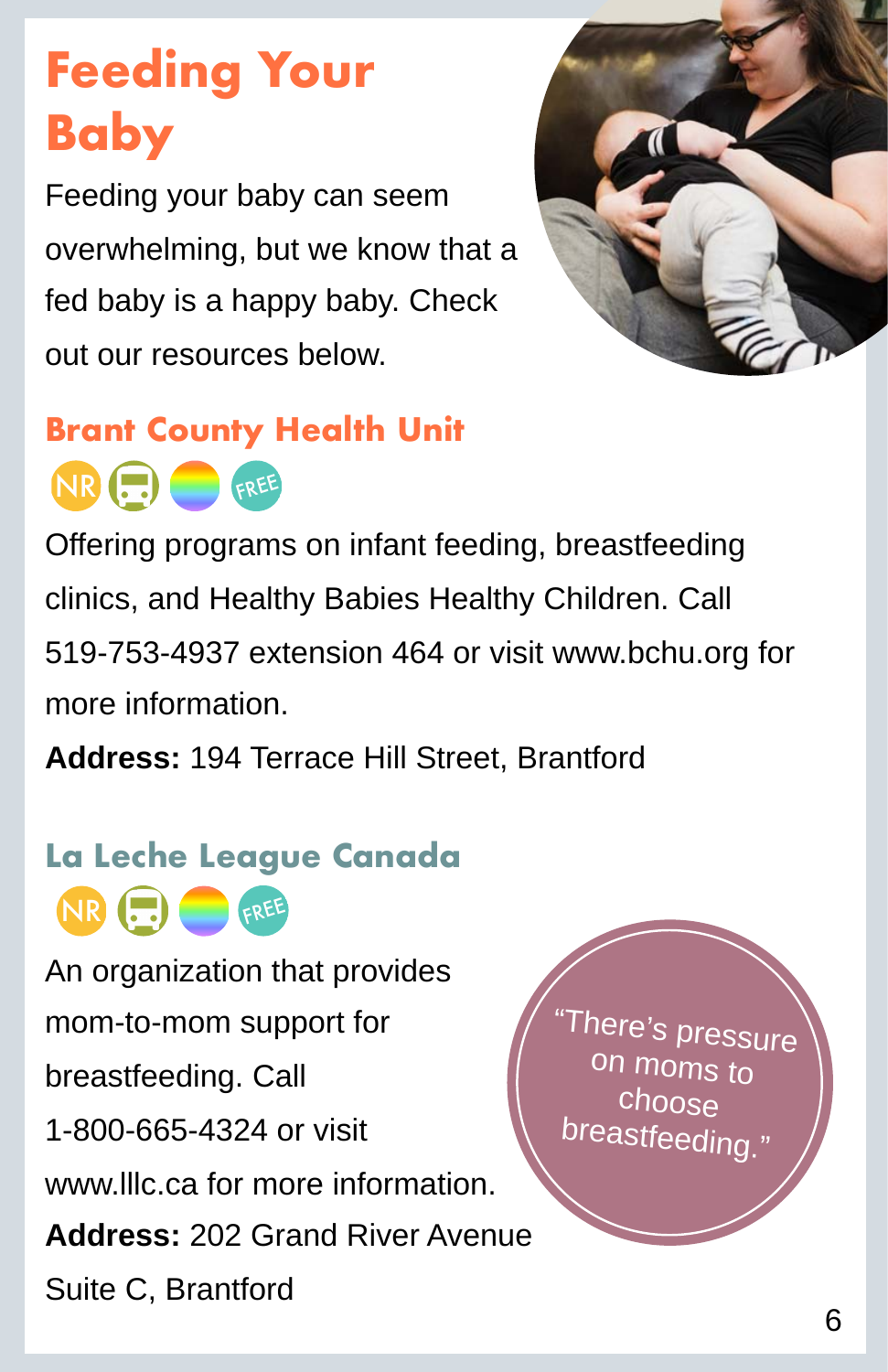#### **Best Start (Feeding Your Baby Formula)**



Best Start is a resource centre that provides information about feeding your baby formula, breastfeeding, and introducing solid foods. Visit [www.bit.ly/2XFZWZo](http://www.bit.ly/2XFZWZo) to view the booklet on formula feeding.

> "I wish the community would just realize that a fed baby is a happy baby regardless of whether it comes from a boob or a bottle."

#### **Looking for an online resource?**

Check out our list of virtual resources that you can access anywhere you have internet.

- Visit [www.breastfeedingresourcesontario.ca](http://www.breastfeedingresourcesontario.ca) for research and resources about breastfeeding.
- Explore the Formula Feeding Your Baby booklet from St. Joe's at [www.bit.ly/2XFZWZo](http://www.bit.ly/2XFZWZo) (don't forget the capital letters!).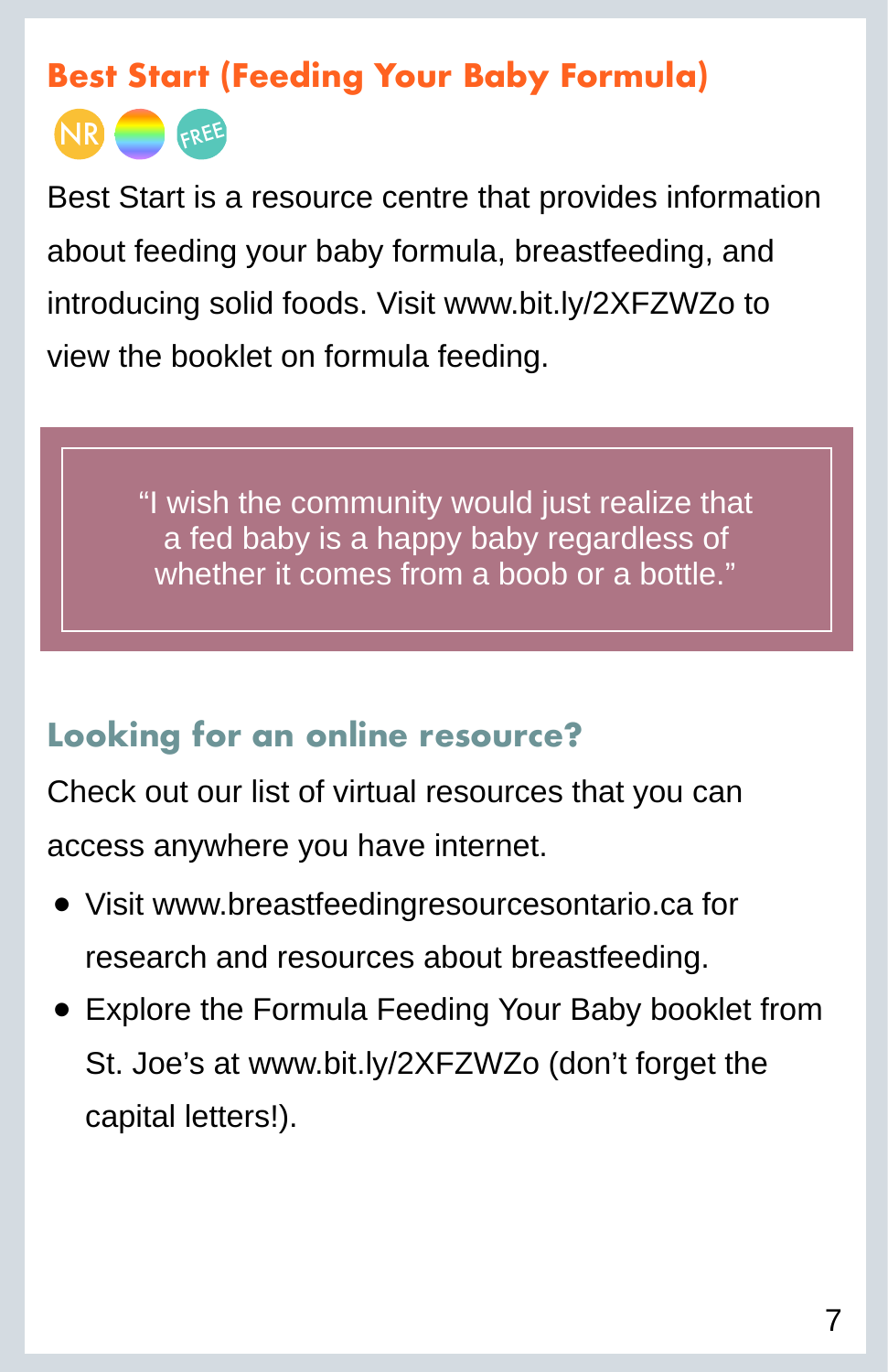# **Childcare Services**

Finding a childcare service that you trust is important. We've found some services that we know are reliable and will make sure your kids are happy and healthy!



**Child and Child Care Fee Subsidy in the City of Brantford and the County of Brant**



 $\mathsf{S}$  .

Providing support to families to help them find [quality](https://www.brantford.ca/en/living-here/finding-licensed-child-care.aspx)  [child care](https://www.brantford.ca/en/living-here/finding-licensed-child-care.aspx) through [OneList Brantford/Brant](https://brantford.onehsn.com/) and apply for [child care subsidy](https://www.brantford.ca/en/living-here/financial-assistance.aspx) to reduce costs. Call 519-759-7009 or visit [www.brantford.ca/](http://www.brantford.ca/childrensservices) [childrensservices](http://www.brantford.ca/childrensservices) for more information. **Address:** 220 Colborne Street, Brantford

### **Wee Watch Licensed Home Care**

This agency offers full- and part-time home based child care for children aged 6 weeks to 12 years. To apply for child care at Wee Watch go to OneList Brantford/Brant at [www.brantford.onehsn.com](http://www.brantford.onehsn.com).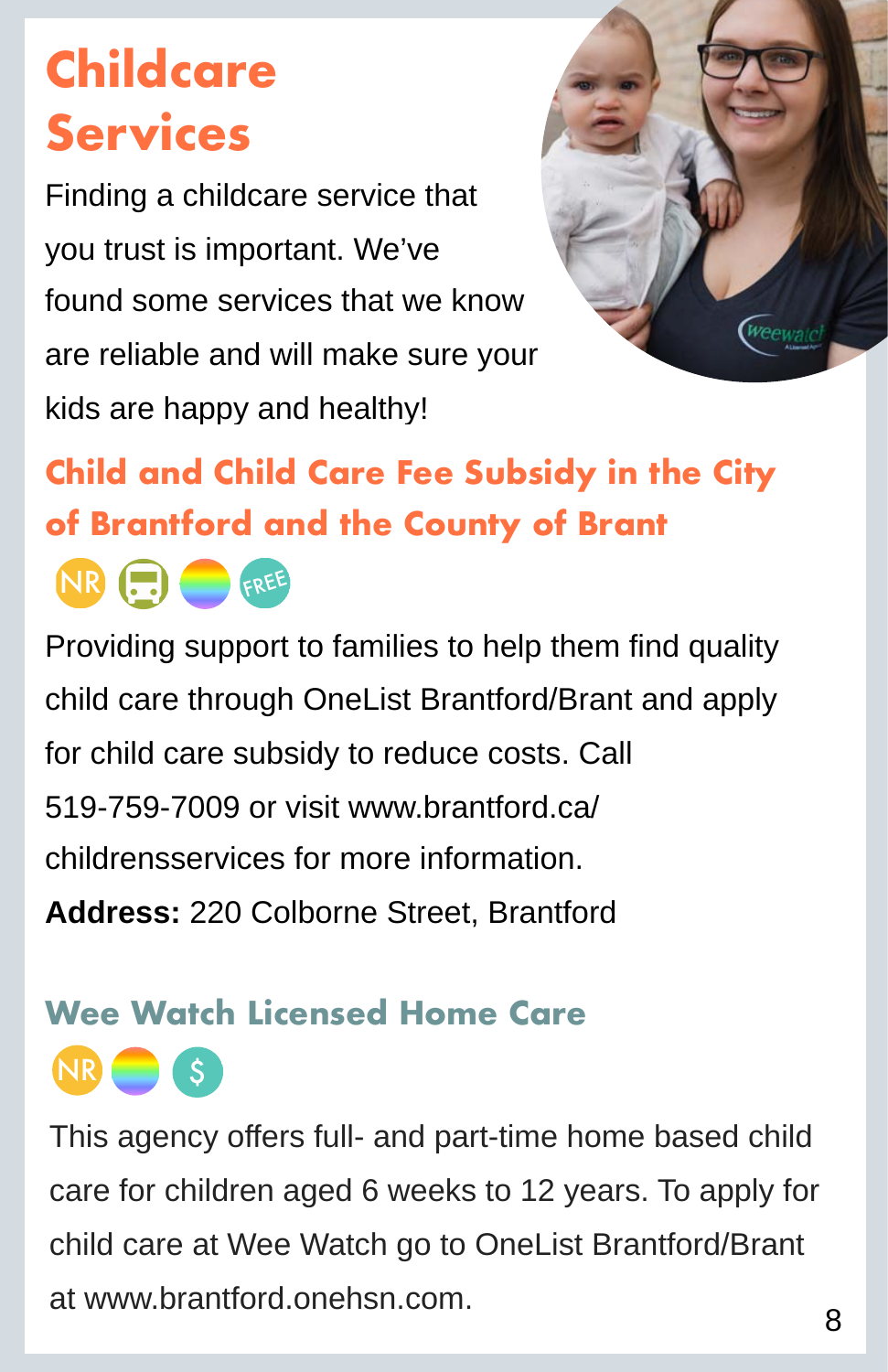#### **EarlyON Child and Family Centres**



EarlyON offers free interactive drop-in programs for children aged 0 to 6 and their parents or caregivers. To learn more and to find a centre near you, visit [www.earlyonbrantfordbrant.ca](http://www.earlyonbrantfordbrant.ca) or call 519-759-7009.

"I had to turn down a job because I wasn't gonna have childcare in time."

#### **Looking for an online resource?**

Check out this virtual resource that you can access anywhere you have internet.

• Visit [www.bgcbrant.ca](http://www.bgcbrant.ca) to learn more about the programs offered by the Boys and Girls Club of **Brantford**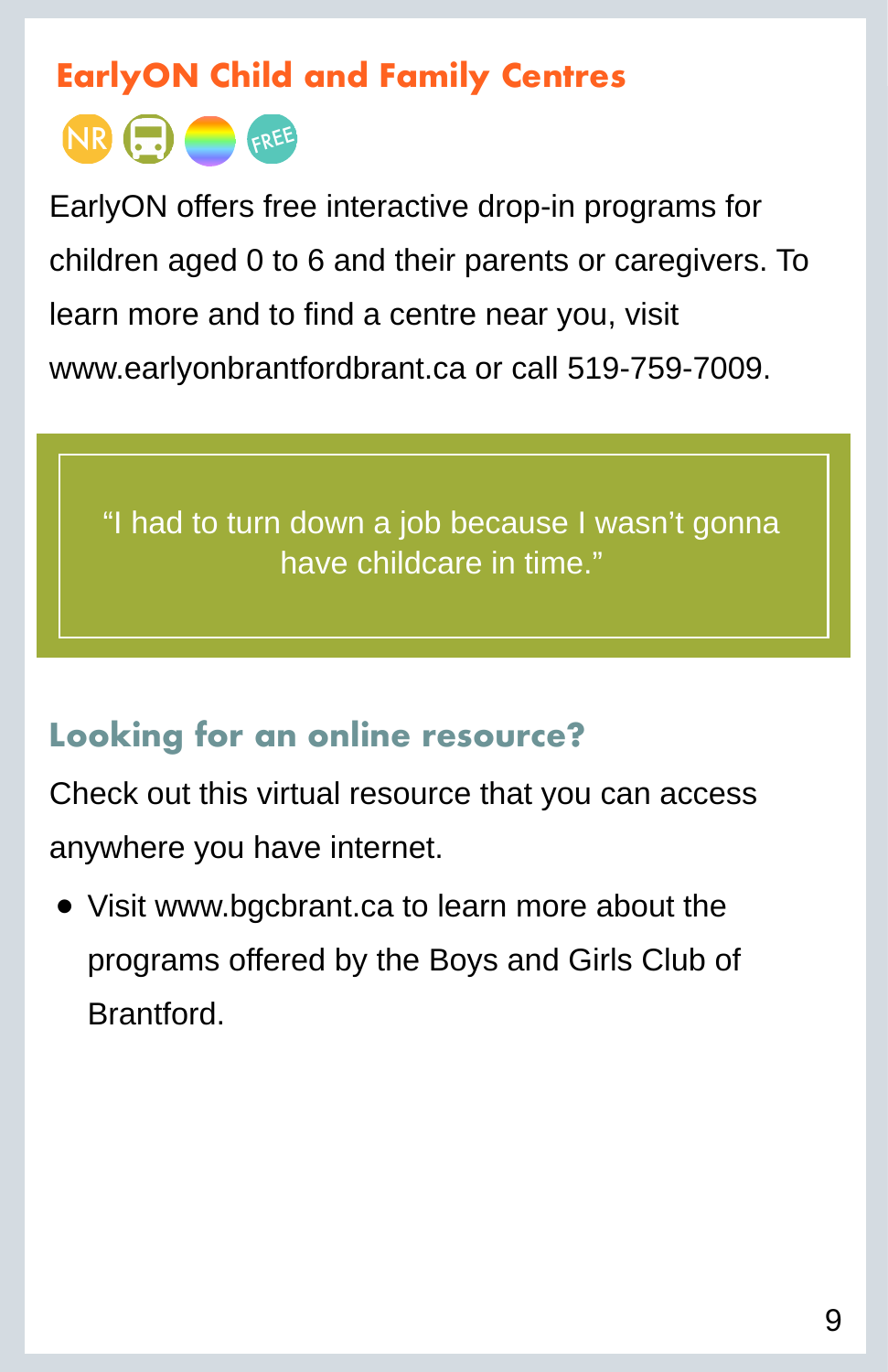# **Community Connectedness**

Being a new parent can feel very lonely and sometimes isolating. Connecting to your community is important as you face



challenges and joys in your new role. When you're ready to take that step into the community, we have some excellent places to help you feel connected.

#### **Margot's Place**



A non-profit organization providing a non-judgemental place for moms 29 and under to just be moms. Includes group



programs, drop-ins, peer-to-peer support, and childminding. To learn more, call 226-208-7401 or email [margotsplace@outlook.com.](mailto:margotsplace@outlook.com)

**Address:** 95 Darling Street, Brantford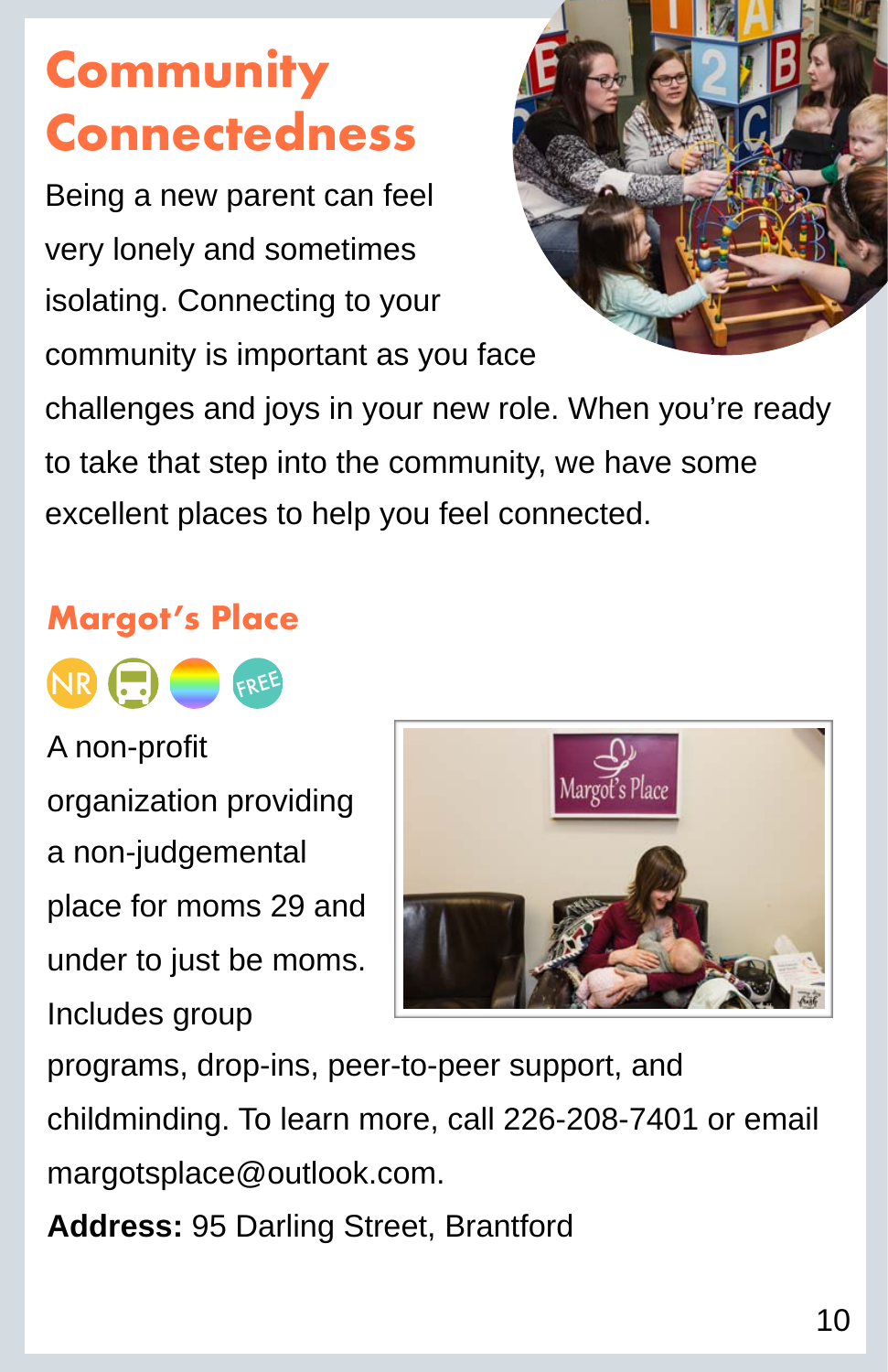### **Parent Mentorship Program: A Parker's Project Initiative**



As a part of Parker's Project, 1:1 parent support is offered for parents looking to connect to community resources, wanting to set achievable goals, or needing guidance in their parenting role. To learn more, call 226-208-7401 or email [parkersprojectbrant@gmail.com.](mailto:parkersprojectbrant@gmail.com) **Address:** 95 Darling Street, Brantford

"We need to create a network of women who are anti-judgement and pro-support."

### **The Bridge**



The Bridge is a grassroots committee that works to identify and address the inequalities experienced by the LGBTQ2S+ community within Brantford and Brant County. Visit [www.thebridgebrant.com](http://www.thebridgebrant.com) to learn more.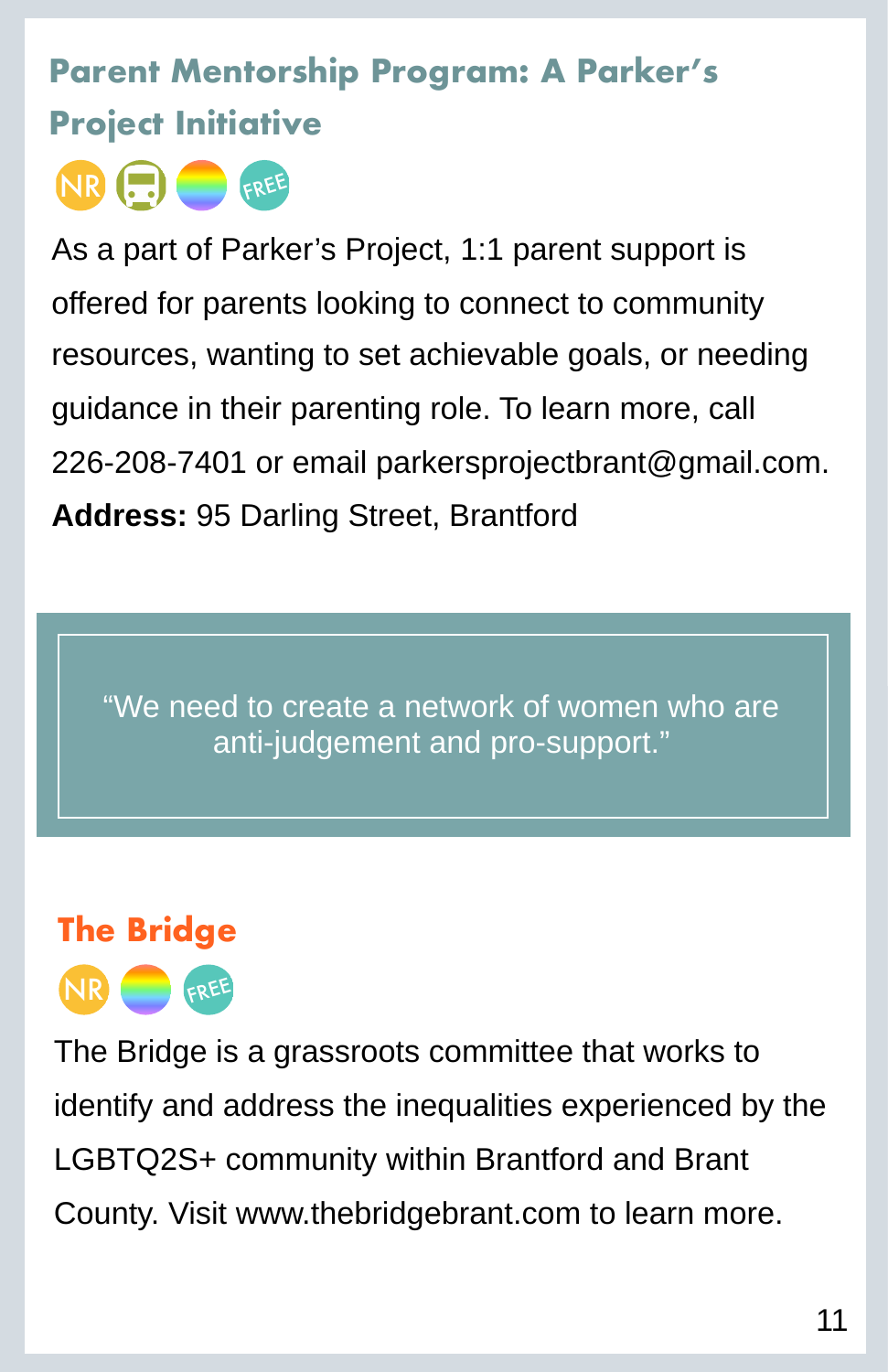# **Indigenous Participants**

Services that are created by and for Indigenous peoples are important. Below, you'll find some resources that can help you with a variety of issues.



### **Brantford Native Housing**

FREE I

Brantford Native Housing helps those who identify as Indigenous find housing. They also offer daily programs and drop-in counselling. For more information, visit

[www.brantfordnativehousing.com](http://www.brantfordnativehousing.com) or

call 519-756-2205.

**Address:** 318 Colborne Street

East, Brantford

FREE

**A Practical Handbook for Aboriginal Women**



A manual to help Indigenous peoples dealing with abuse in the home. Visit [www.brantfordnativehousing.com/files/evaaw](http://www.brantfordnativehousing.com/files/evaaw-handbook.pdf)[handbook.pdf](http://www.brantfordnativehousing.com/files/evaaw-handbook.pdf) to see the manual.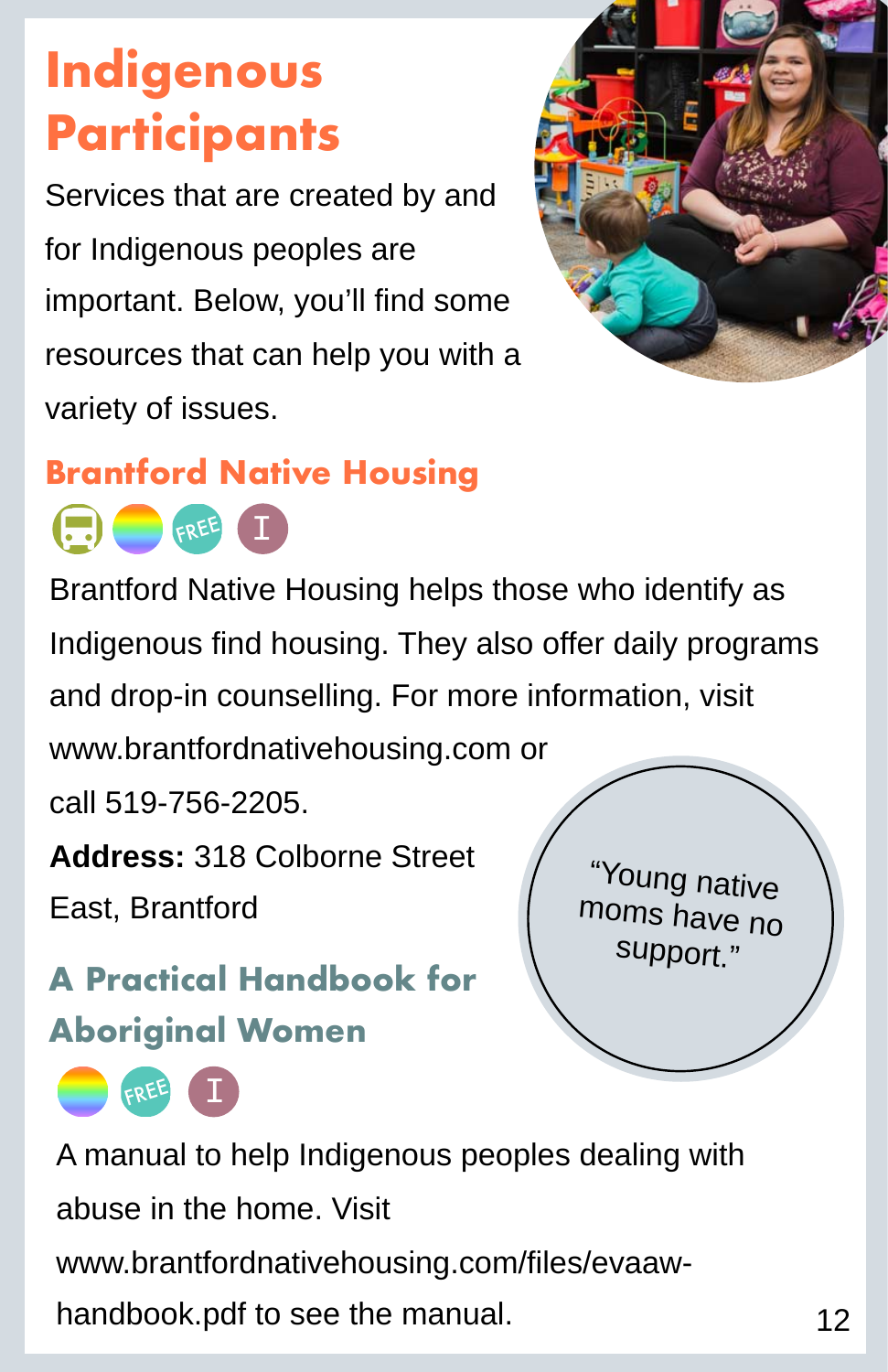### **De dw a de dehs nye>s Aboriginal Health Centre**

 $\left( \begin{array}{c} \blacksquare \end{array} \right)$   $\begin{array}{c} \blacksquare \end{array}$   $\begin{array}{c} \blacksquare \end{array}$   $\begin{array}{c} \blacksquare \end{array}$ 

A Health Centre designed to meet the needs of Indigenous people. Services include seeing a doctor, access to mental health and addiction services, diabetes support, and access to traditional healers. For more information, visit [www.aboriginalhealthcentre.com](http://www.aboriginalhealthcentre.com) or call 519-752-4340.

**Address:** 36 King Street, Brantford

"More Aboriginal representation within the professional community is needed."

#### **Indigenous-led EarlyON Program**



An Indigenous-led EarlyON program offered three days a week and rotating through other EarlyON programs in the community on other days. A full schedule can be found at [earlyonbrantfordbrant.ca](http://earlyonbrantfordbrant.ca/).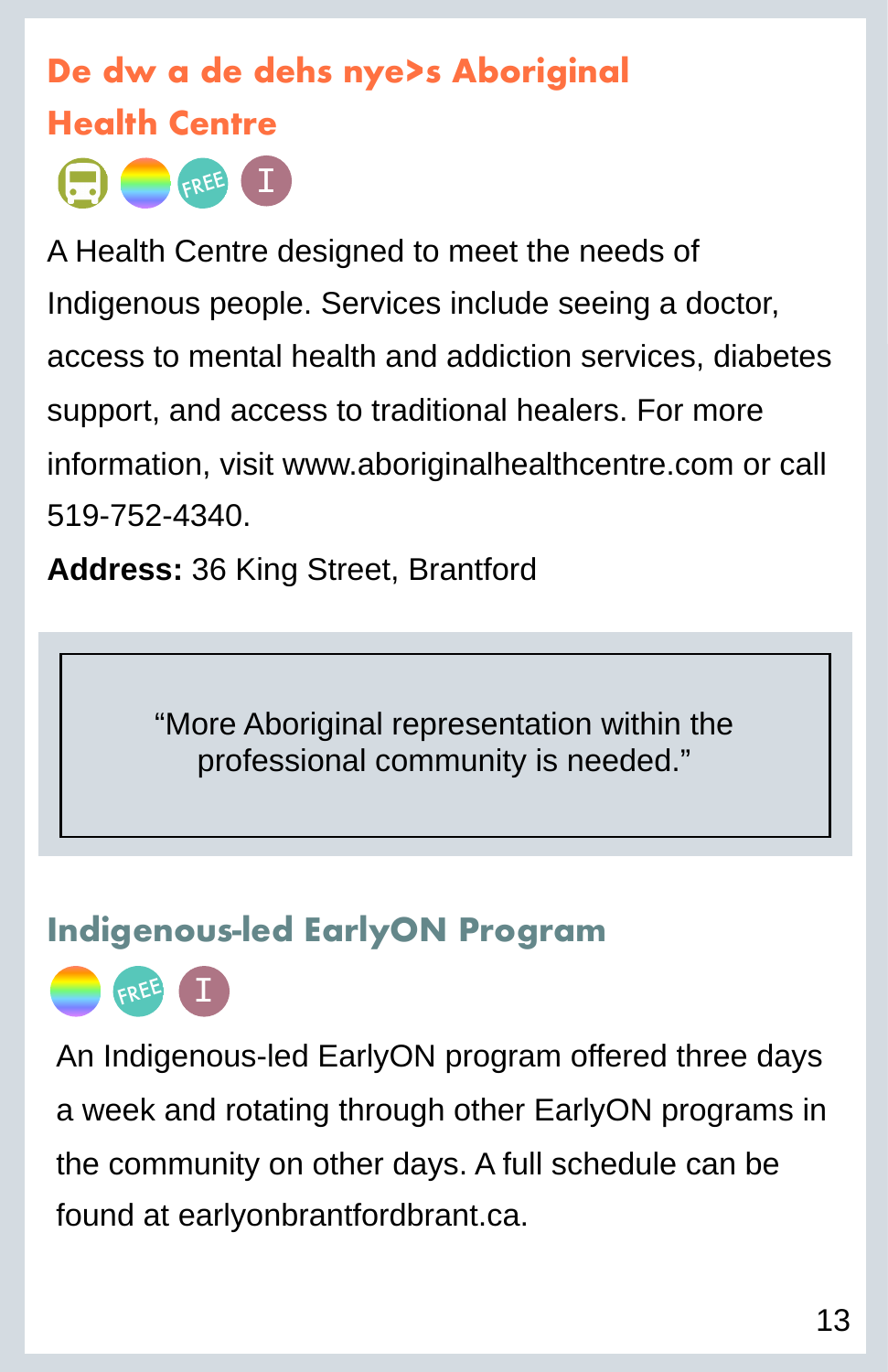# **Day to Day Challenges**

Life with kids is never easy, and everyday can feel tough! We've found some resources that can help your day a little bit easier.



### **Kids Can Fly**



A program promoting early childhood development. To learn more, visit [www.kidscanfly.ca](http://www.kidscanfly.ca) or call 519-448-1713.

**Office Address:** 110 German School Road, Paris Kids Can Fly has satellite locations throughout Brantford-Brant. Call for more information.

### **Brantford Food Bank**



Offering food options for those who need it. To learn more, visit [www.crs-help.ca/foodbank](http://www.crs-help.ca/foodbank) or call 519-751-4357.

"I had no family to teach me life skills."

**Address:** 1100 Clarence Street South, Brantford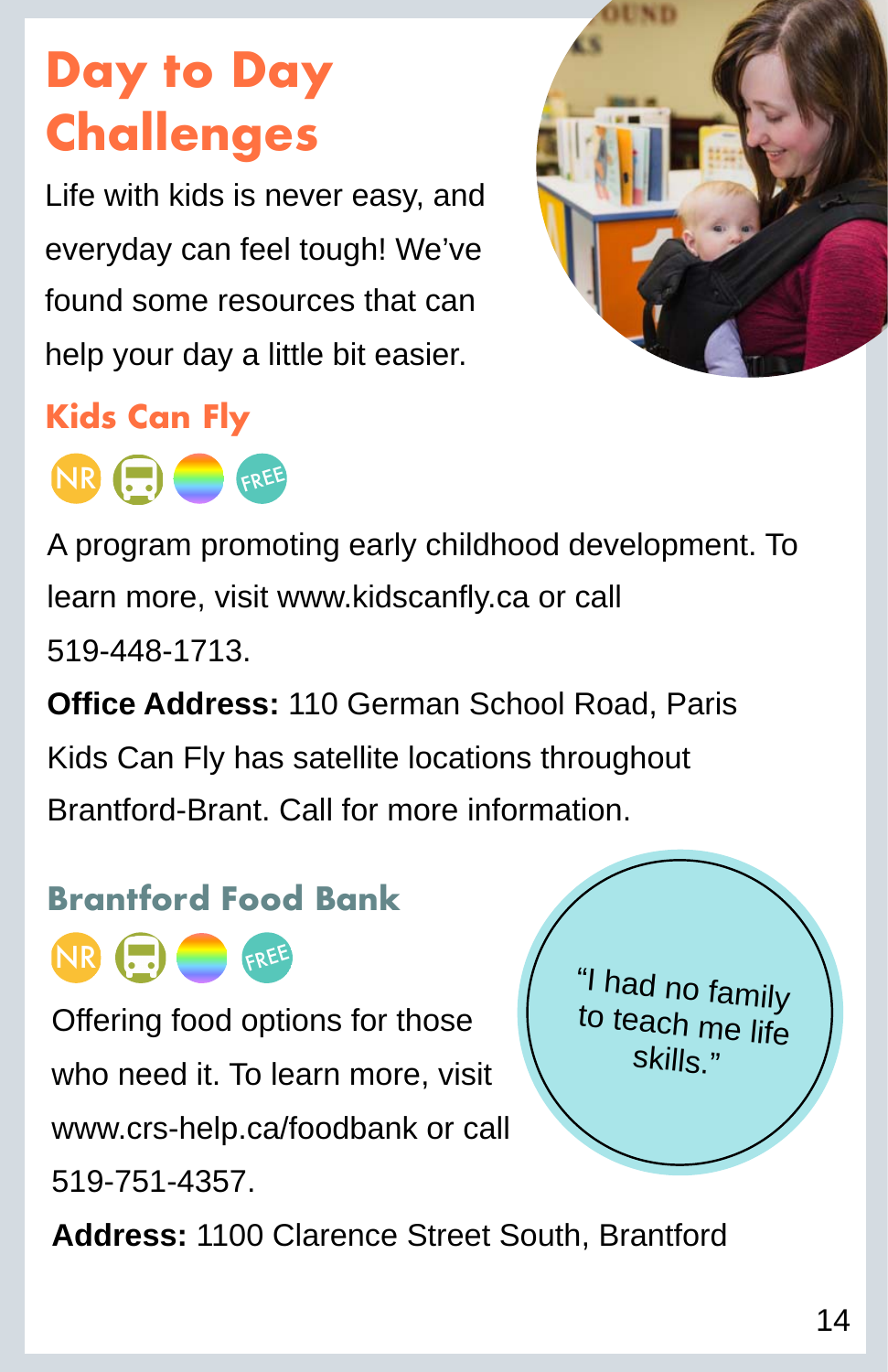

The "Positive Parenting Program" helps educate parents on how to prevent behavioural, emotional problems in children. For an updated session list and registration, please visit [www.triplepontario.ca](http://www.triplepontario.ca) or call Contact Brant at 519-758-8228 for more information.

**Address:** 643 Park Road North, Brantford

"Everyday is a struggle."

### **Looking for an online resource?**

Check out this virtual resource that you can access anywhere you have internet.

• Visit [www.childmind.org](http://www.childmind.org) to join a parent support group and get advice on day to day challenges.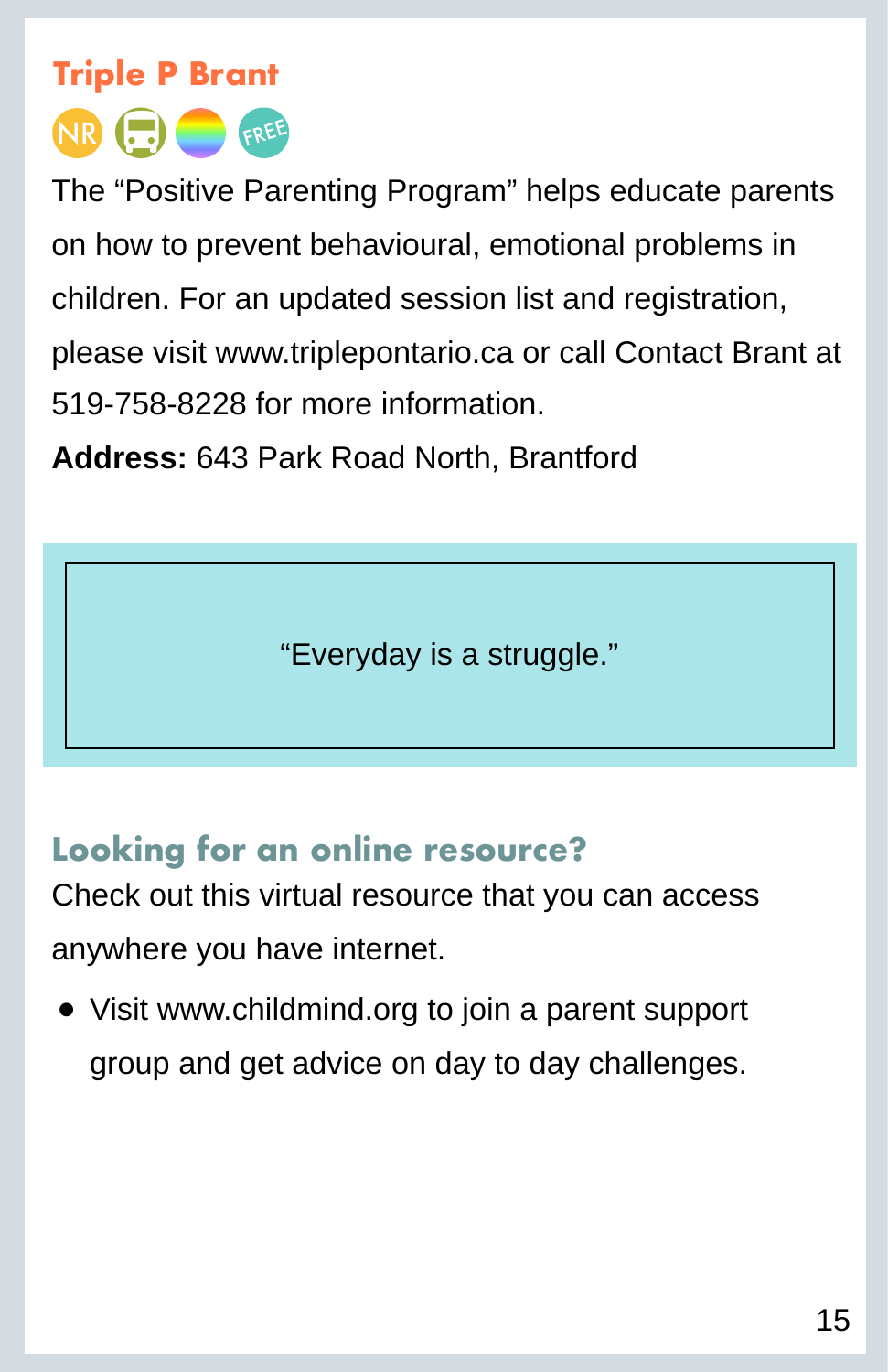# **Education Services**

If you're thinking about going back to school or continuing your education, these resources are for you!



#### **GED Certificate**



A GED certificate is your high school equivalency. To learn how to earn it, visit [www.ilc.org/en-ca/GED/home](http://www.ilc.org/en-ca/GED/home)  or call 1-800-573-7022.

### **Grand Erie District School Board Learning Alternatives (GELA)**



Grand Erie Learning Alternatives is an Adult Credit Program that offers a variety of courses for students 21

and over. To learn more, visit

[www.granderie.ca/schools/gela](http://www.granderie.ca/schools/gela) 

or call 519-753-6079

extension 8.

**Address:** 365 Rawdon Street,

**Brantford** 

It's tough doing homework with no help and a screaming baby."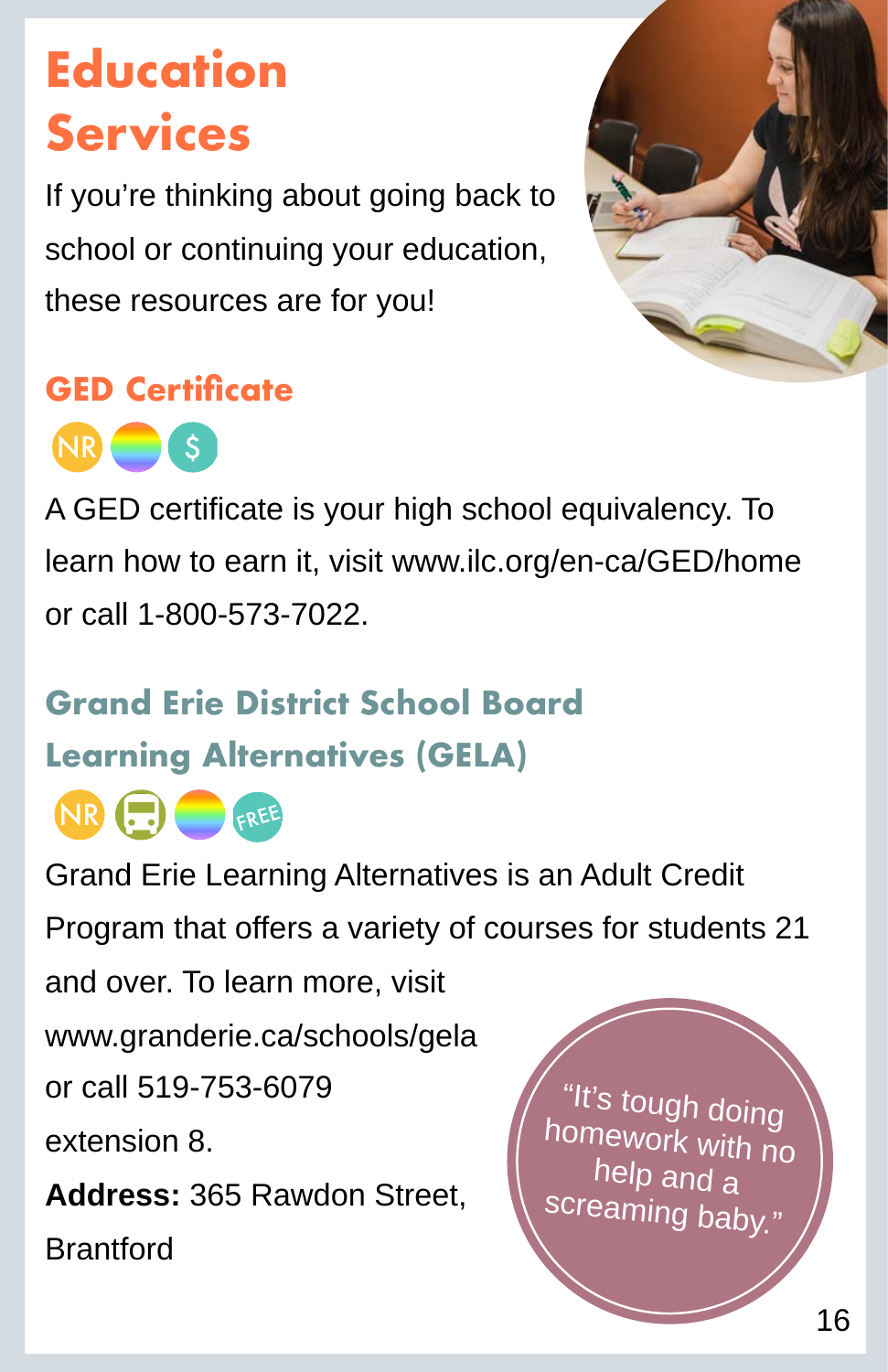#### **Skills for Change**



Skills for Change is a free program offering assistance for those exploring employment and post-secondary options. Visit<https://skillsforchange.org/#>to learn more.

> "If I wanted to start post-secondary, I wouldn't even know where to start."

**Looking for an online resource?** Check out this virtual resource that you can access anywhere you have internet.

• Visit [alison.com/](http://alison.com/tag/study-skills) [tag/study-skills to](http://alison.com/tag/study-skills) take a free online course on study tips and skills.

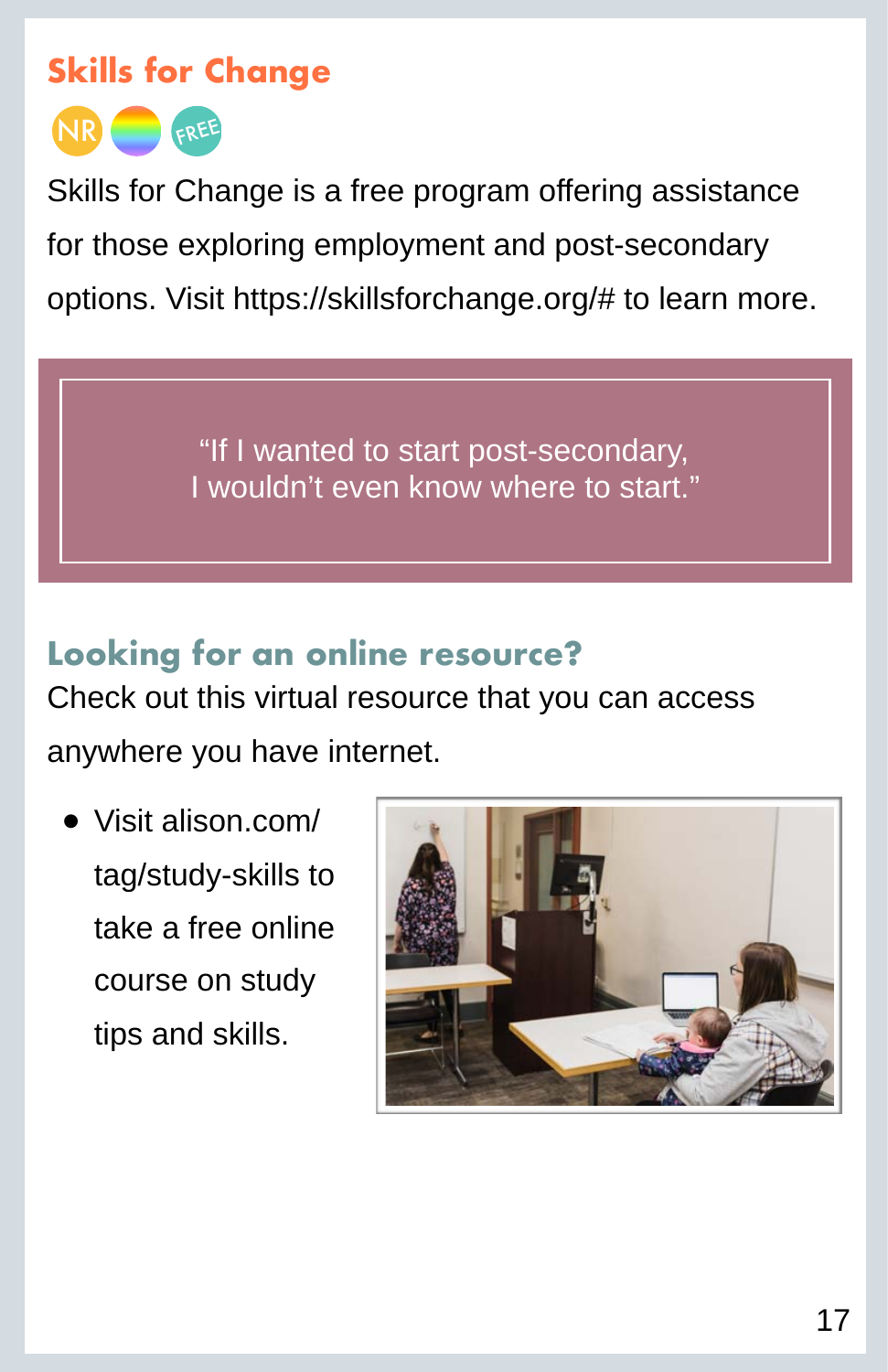# **Employment Services**

When you're ready to get back to work, there can be a lot of challenges as a parent. We have listed a few places to help you get



employment suited to your needs and your child's.

#### **Career Link Employment Centre**

NR HIS GREE

Career Link helps you find a job if you're in need. Visit [www.careerlink.ca](http://www.careerlink.ca) or call 519-759-1412 to learn more. **Address:** 1 Market Street, Brantford

### **Ontario Works Employment Centre**

NR (...) FREE

Ontario Works offers

employment services.

To learn more, visit

[www.brantford.ca/en/living-](https://www.brantford.ca/en/living-here/ontario-works.aspx)

[here/ontario-works.aspx](https://www.brantford.ca/en/living-here/ontario-works.aspx) or call

519-759-7009.

**Address:** 220 Colborne Street, Brantford

"Job places need to be understanding of moms with babies."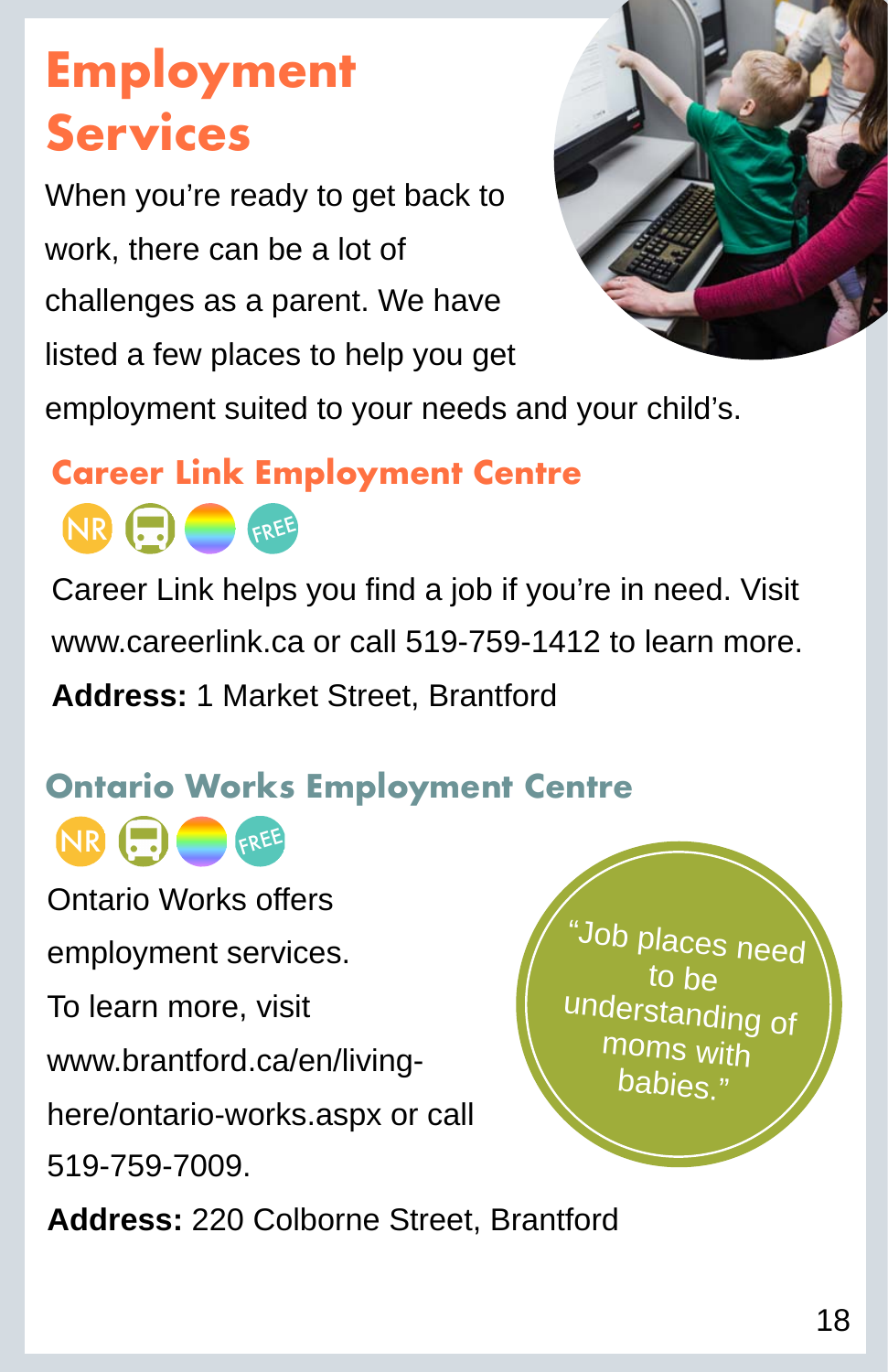### **Community Resource and Employment Centre** NR **FREE**

Offering comprehensive employment and job search services. Call 519-751-4357 extension 312 or visit [www.crs-help.ca/employment](http://www.crs-help.ca/employment) to learn more. **Address:** 230 Shellard Lane Unit 3-4, Brantford

### **St. Leonard's Employment Services**

NR (...) <sub>FREE</sub>

Delivering a variety of employment services. For more information, visit [www.st-leonards.com](http://www.st-leonards.com) or call 519-756-7665.

**Address:** 225 Fairview Drive, Brantford

"There needs to be more family-related work laws."

#### **Looking for an online resource?**

Check out our list of virtual resources that you can access anywhere you have internet.

- Visit these websites to start looking for employment:
	- [www.indeed.ca](http://www.indeed.ca)
	- [www.workopolis.com](http://www.workopolis.com)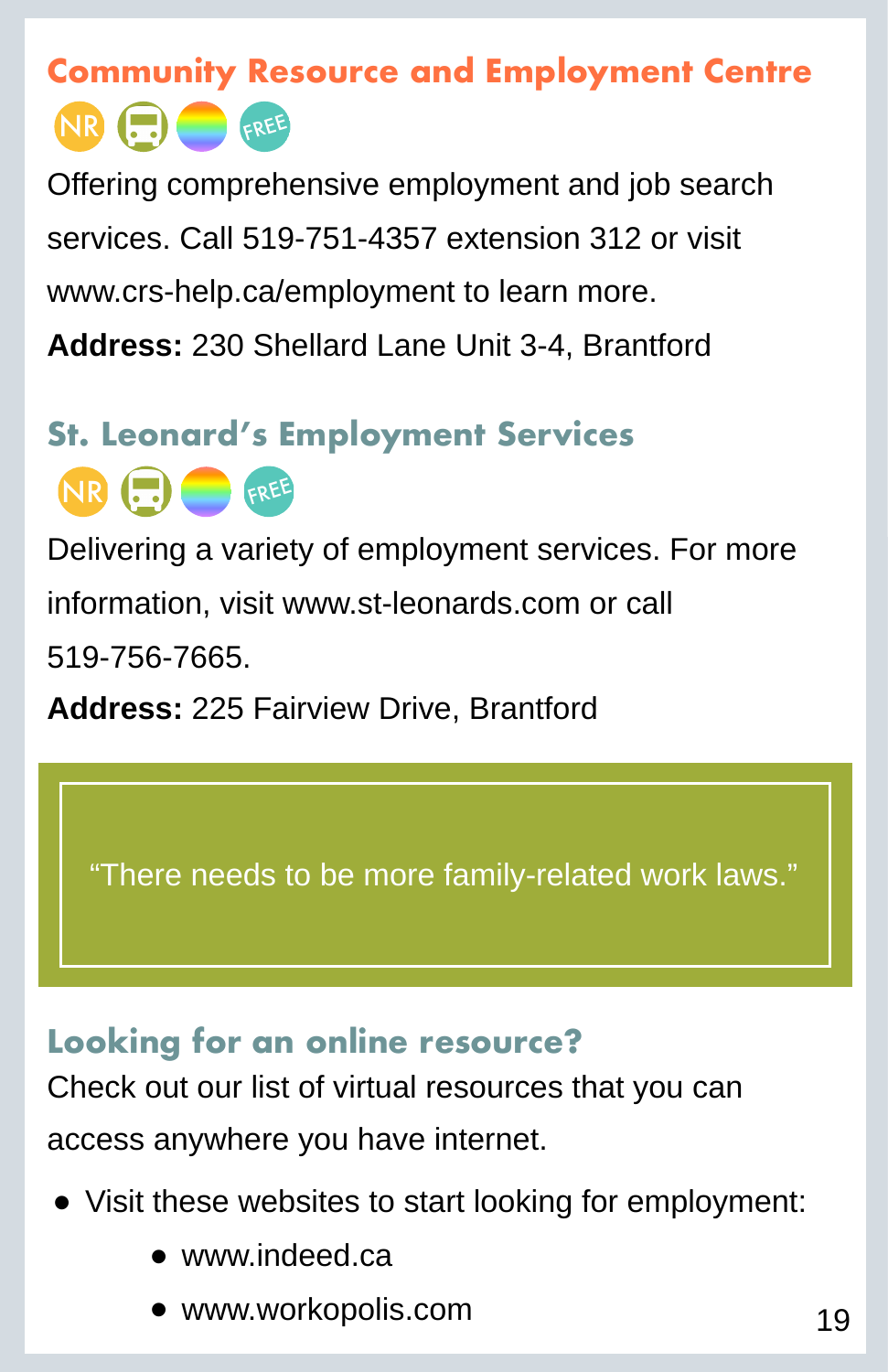# **Housing Services**

Affordable housing can feel impossible to find - but it isn't! These resources are here to help you understand the housing market and help find you a house to make a home.

### **City of Brantford Housing Service - Finding Housing**



The City of Brantford can assist in finding you affordable housing. To learn more, visit [www.brantford.ca/en/living-here/housing-and](https://www.brantford.ca/en/living-here/housing-and-shelter.aspx)[shelter.aspx](https://www.brantford.ca/en/living-here/housing-and-shelter.aspx) or call 519-759-3330. **Address:** 220 Colborne Street, Brantford

### **Cooperative Housing**

NR \$ (...)

The City of Brantford has many cooperative housing options:

• Applegate Cooperative Homes - call 519-753-1935

I can't find affordable housing."

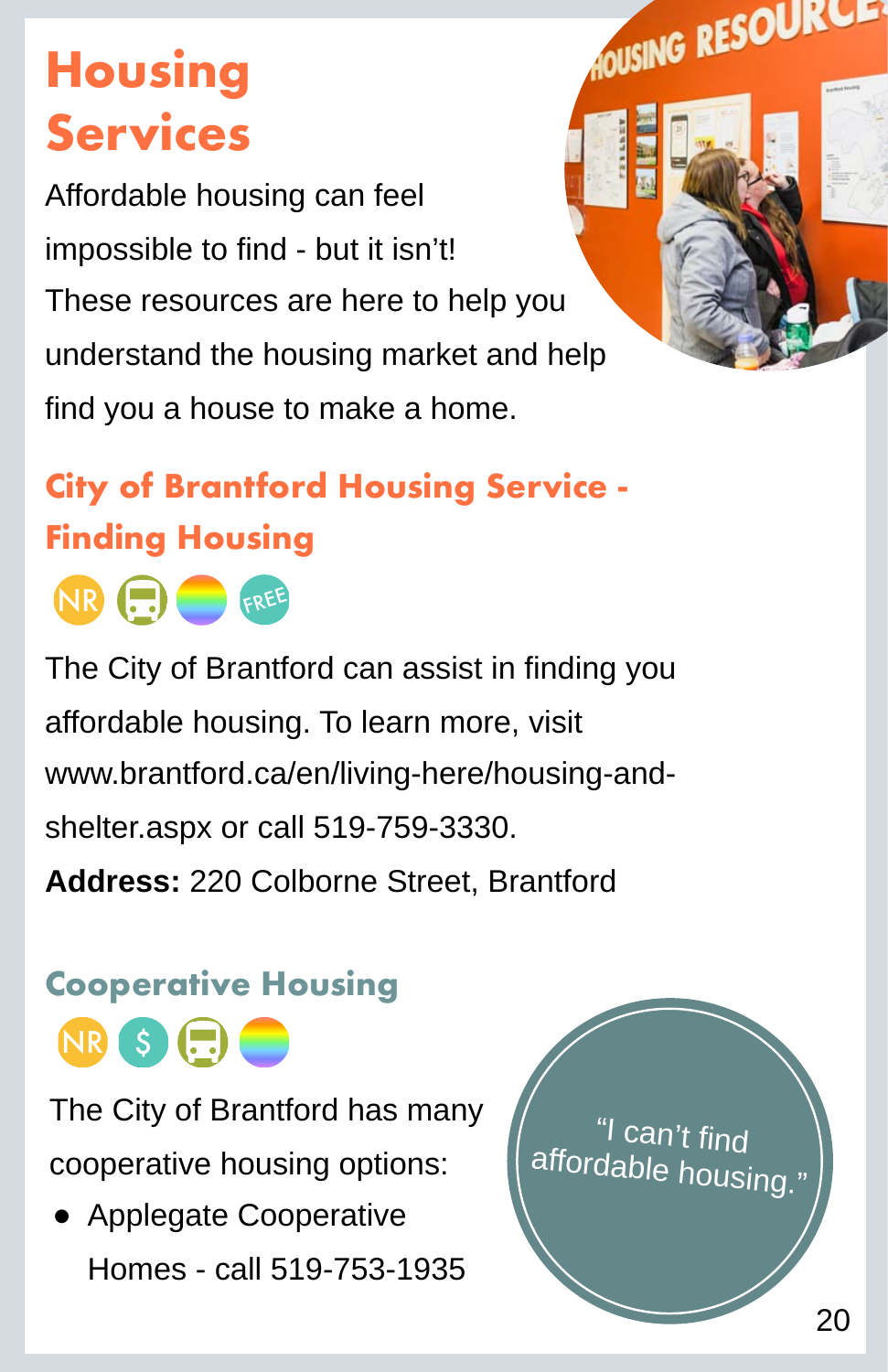- Cahiague Cooperative Homes call 519-753-5911 or visit [www.cahiaguecoop.ca](http://www.cahiaguecoop.ca)
- Saorsie Cooperative Homes call 519-754-0167 or visit [homestarts.wixsite.com/saorsie](http://homestarts.wixsite.com/saorsie)
- Wicklow Cooperative Homes of Brantford call 519-757-1022
- Westglen Cooperative Homes of Brantford call 519-304-0397
- Drumlin Cooperative Homes call 519-752-6629 or visit www3.sympatico.ca/drumlin.coop/

"It's impossible to save for a mortgage. We aren't making enough money but rent keeps going up."

### **Looking for an online resource?**

Check out these virtual resources that you can access anywhere you have internet.

- Visit the following websites to start looking for housing:
	- [www.kijiji.ca](http://www.kijiji.ca)
	- [www.brantfordareahomefinder.com](http://www.brantfordareahomefinder.com)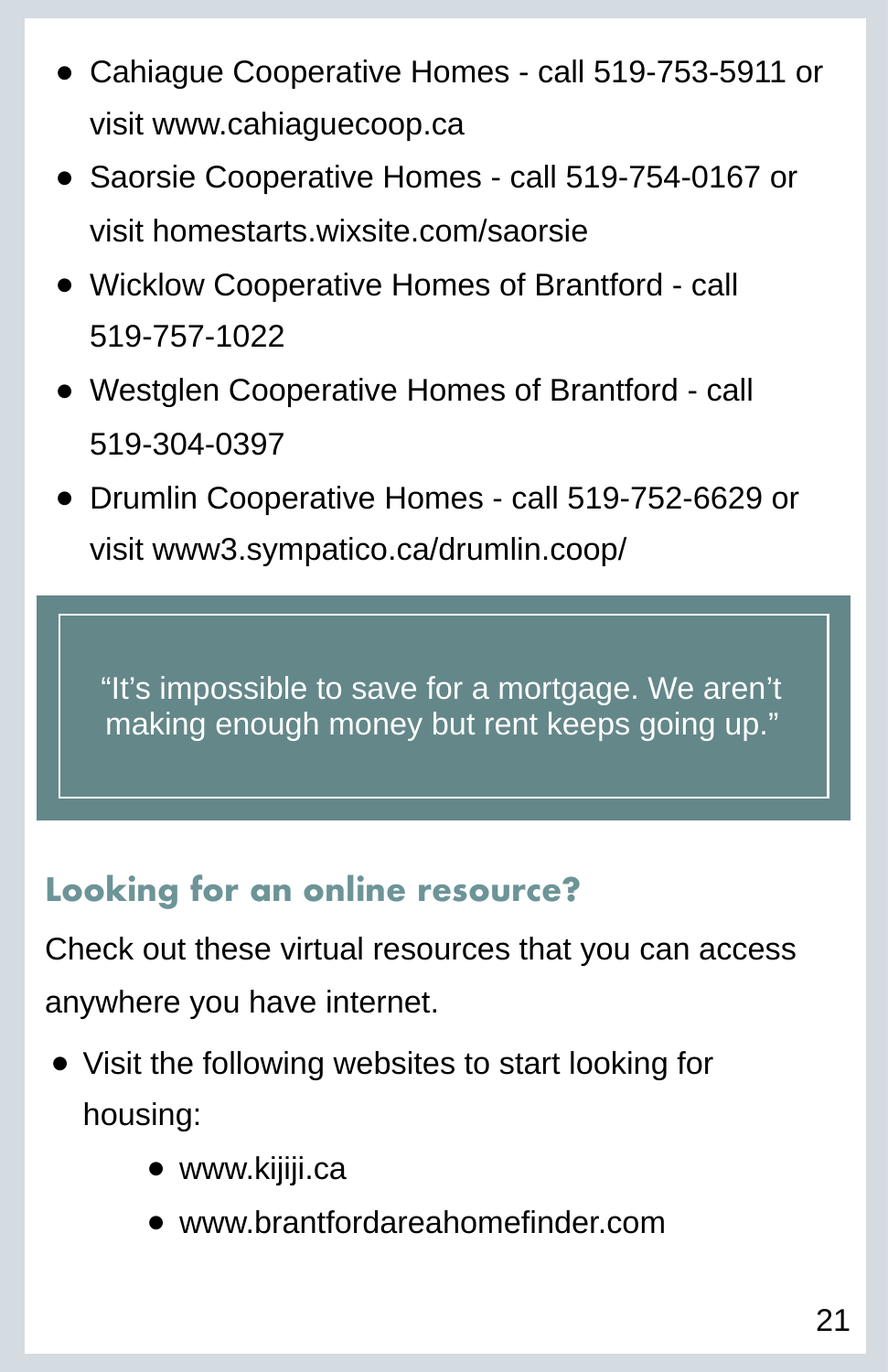# **Medical Challenges**

A parent's health can sometimes be put on the back burner once we have children, but when we stop caring for ourselves then our ability to care for our



children is impacted. Here are some local resources for emergency and day to day medical needs.

### **Brant County Health Unit (BCHU)**



BCHU offers prenatal and postnatal classes (some are online, check out page 4!) on physical and emotional wellness. They also have a sexual health clinic and they offer dental services. Call 519-753-4937 or visit [www.bchu.org](http://www.bchu.org) for more information.

**Address:** 194 Terrace Hill Street, Brantford

### **Finding a Family Doctor**



Need help finding a family doctor? Visit [www.health.gov.on.ca](http://www.health.gov.on.ca) to see a list of available physicians.

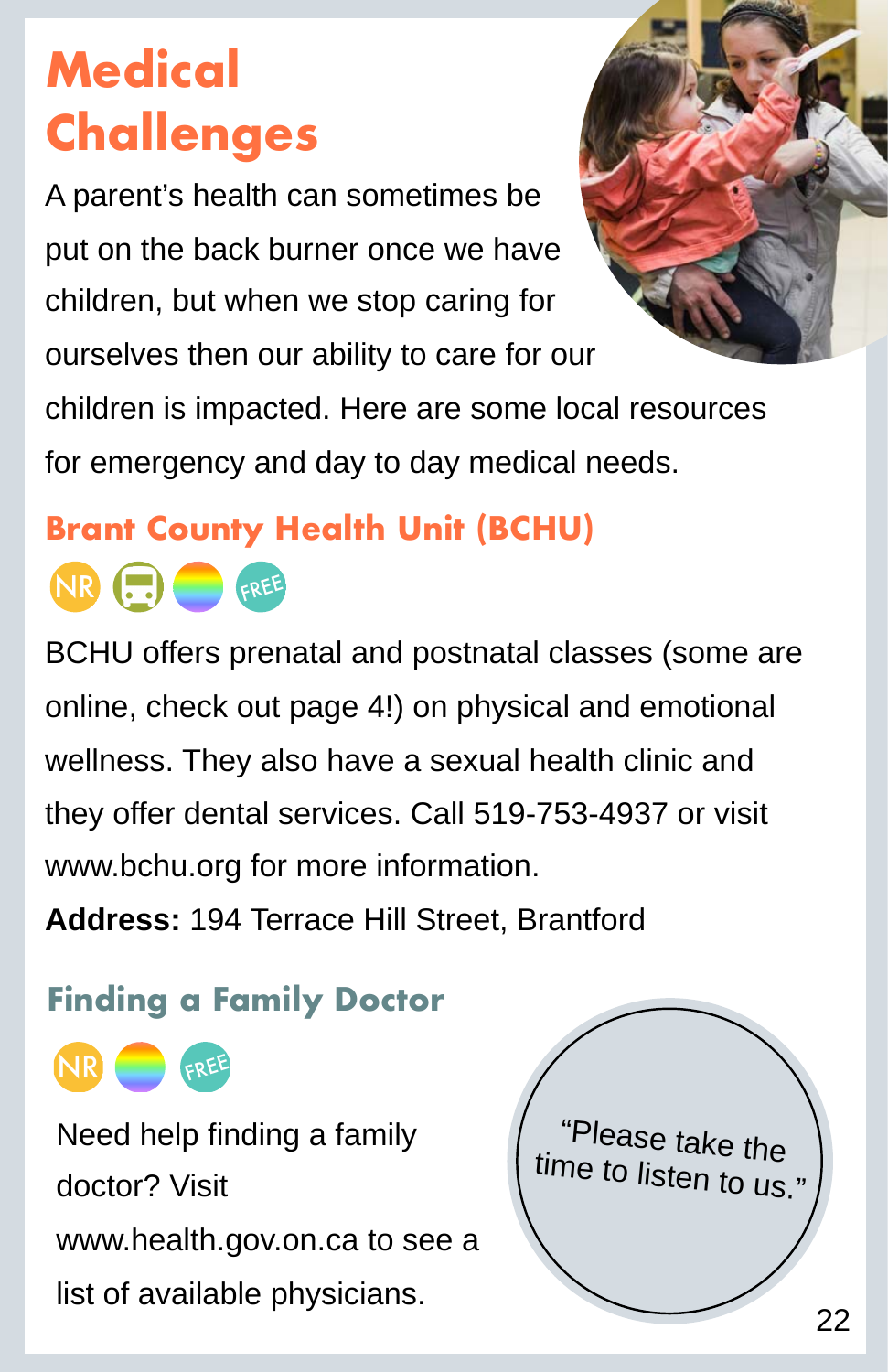#### **Brantford General Hospital**



Brantford's main hospital offers many services. To learn more, visit [www.bchsys.org](http://www.bchsys.org) or call 519-752-7871. The hospital also has a Sexual Assault and Domestic Violence Care and Treatment Centre (call 519-751-5544 extension 4449) for more information. If you are in crisis, call 519-752-2273. If it is an emergency, call 911. **Address:** 200 Terrace Hill Street, Brantford

"There's no support for sick, pregnant women."

#### **Looking for an online resource?**

Check out our list of virtual resources that you can access anywhere you have internet.

- The website [www.smartpatients.com](http://www.smartpatients.com) is an online community for families affected by various illnesses.
- Visit

[www.communitymidwivesofbrantford.blogspot.com](http://www.communitymidwivesofbrantford.blogspot.com) to learn more about midwives in the Brantford-Brant area.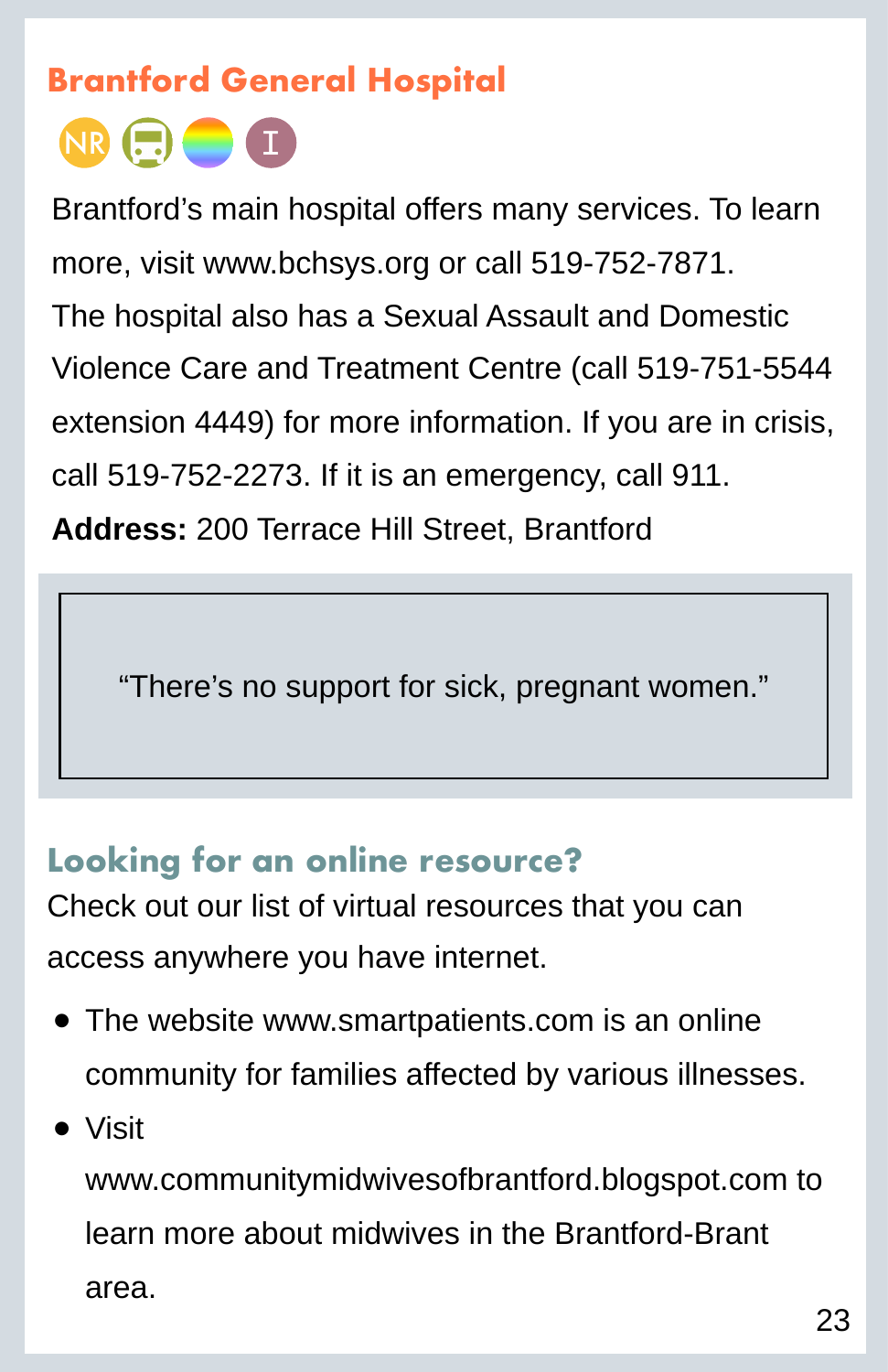# **Mental Health Challenges**

Mental health and addiction challenges are a tough thing to navigate as a parent and we can't do it alone. If you need help, we've listed a few resources you can reach out to.



# **Contact Brant**



Contact Brant is your first point of contact for children and youth with mental health concerns, a developmental disability, or autism. Visit [www.contactbrant.net](http://www.contactbrant.net/) or call 519-758-8228 to learn more.

### NR **ED** GREE **St. Leonard's Community Services**

St. Leonard's offers many services including crisis support, counselling, peer support, and addiction services. Visit [www.st-leonards.com](http://www.st-leonards.com) to learn more. If you are in crisis, please call 519-754-0253.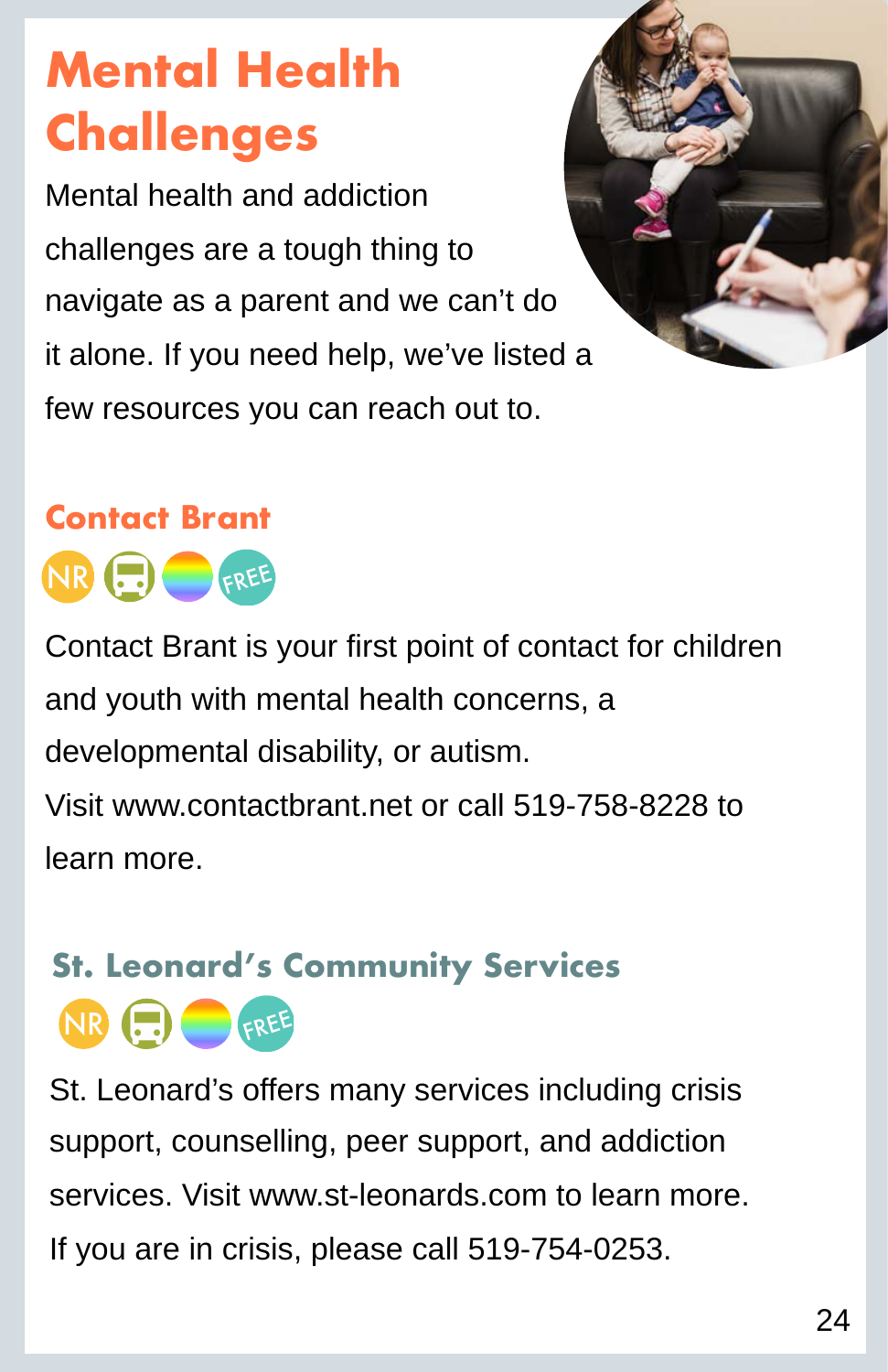#### **Woodview Mental Health and Autism Services**

NR (E) **FREE** 

Woodview offers family and caregiver skills-building services, group programs, and more. Visit [www.woodview.ca](http://www.woodview.ca) for more information.

### **Parents for Children's Mental Health** NR HI GREE

A support group for parents and caregivers of a child with a mental health issue or behavioural challenge. Visit [www.pcmh.ca/brantford](http://www.pcmh.ca/brantford) for more information.

> "My doctor was asking ME, 'Well, do you have postpartum depression?'"

#### **Looking for an online resource?**

Check out our list of virtual resources that you can access anywhere you have internet.

- Visit [www.novavita.org](http://www.novavita.org) if you need help with abuse.
- Visit [www.sacbrant.ca](http://www.sacbrant.ca) to learn about the services the Sexual Assault Centre of Brant offers.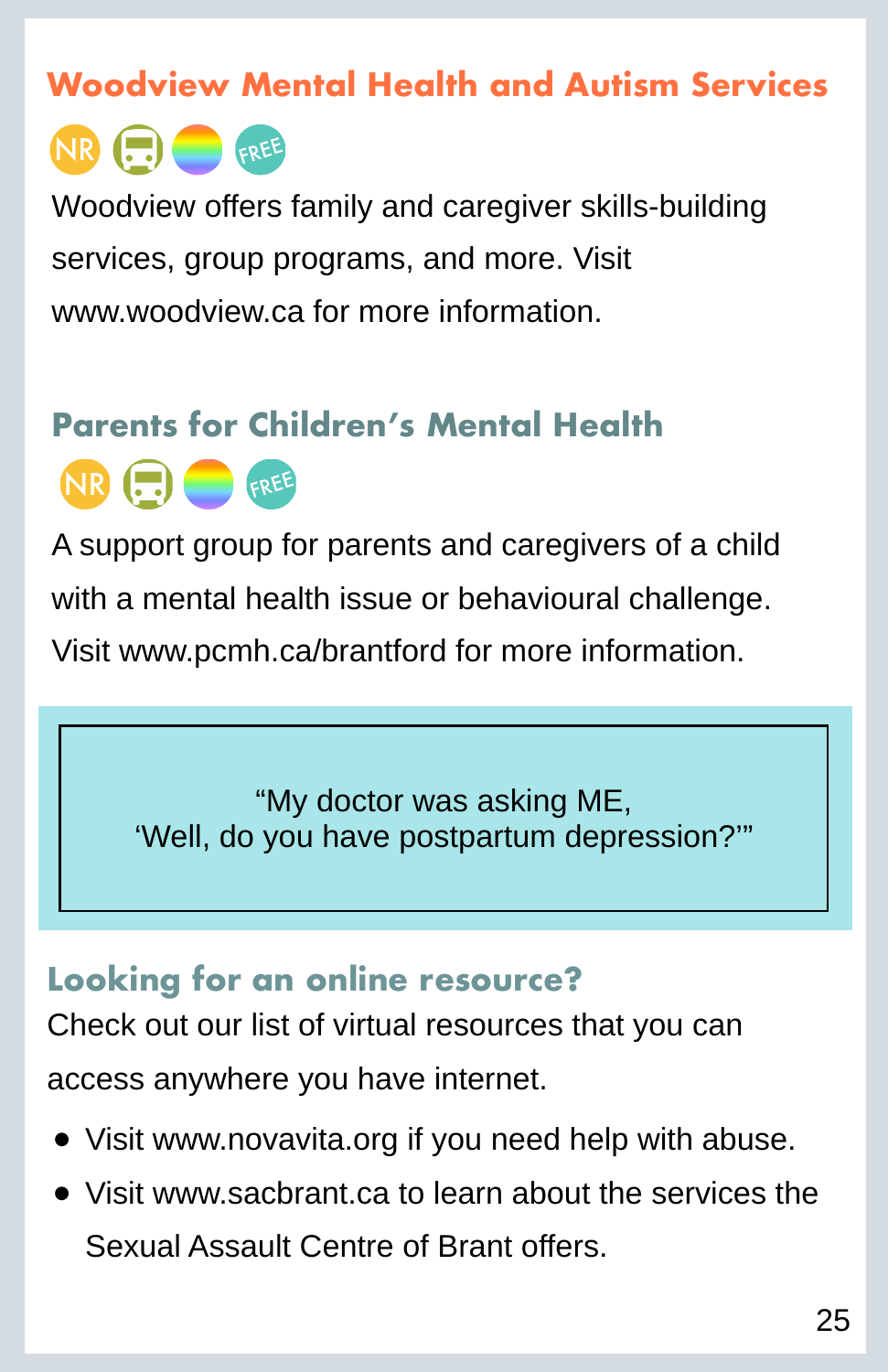### **Crisis Lines**

#### **Sexual Assault Centre of Brant Crisis/Support Line**

519-751-3471 (available 24/7)

#### **St. Leonard's Crisis Support Line**  519-759-7188 or 1-866-811-7188 (available 24/7)

**Brant Community Healthcare System - Mental Health Emergency Crisis Line**  519-759-7188 or 1-866-811-7188 (available 24/7)

#### **Canada Suicide Prevention Service**

1-833-456-4566 (available 24/7)

### **ConnexOntario Mental Health Help Line**  1-866-531-2600 (available 24/7)

### **Trans Lifeline**

1-877-330-6366 (available from 10am to 4pm)

### **National Suicide Prevention Lifeline**

1-800-273-8255 (available 24/7)

# **Counselling Lines**

**Canadian Mental Health Association - Distress Centre of Waterloo Region**  519-745-1166 (available 24/7)

### **If it is an emergency, call 911.**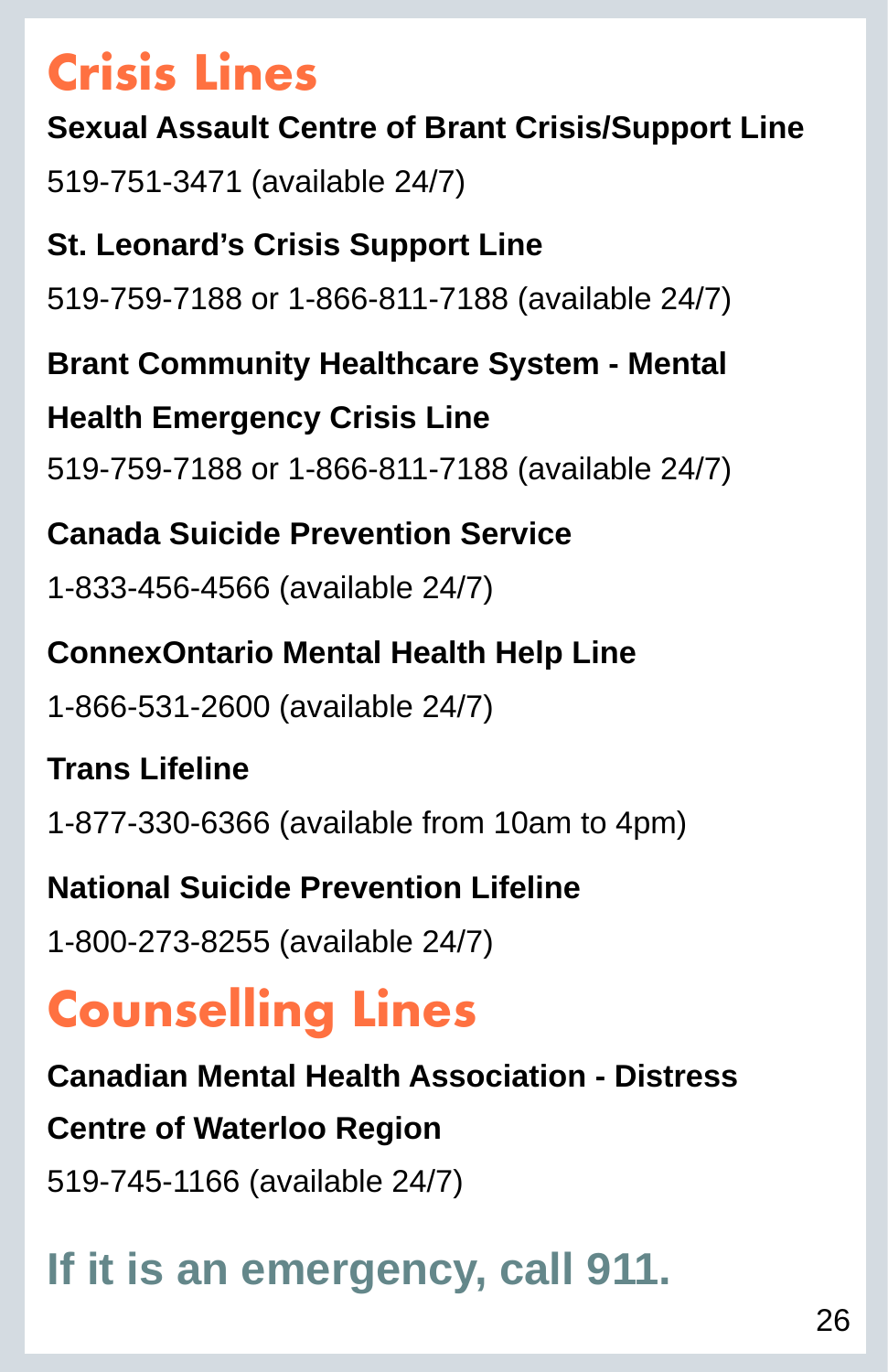# **Acknowledgements**

Thank you to the **Parker's Project Youth** including Mary, Kayla, Jen, Lisa, Shelby, Meghan, Diane, Sabrina, Eyeisha, Kassie, Sam, Kaitlynne, Storm, Emily, Steph, and Erika, who were instrumental to this booklet through their knowledge and guidance.

Thanks also goes to:

- **Alana Bray** of St. Leonard's Community Services
- **Joan Millsap** from the Brant County Health Unit
- **Brad Smith** from the City of Brantford
- **Karen Gibbons** of Margot's Place
- **LeaAnn Boswell of Contact Brant**
- **Karen Bulmer** of the Brant Family and Children's **Services**
- **Kristy Cole** of St. Leonard's Community Services
- **Samantha Ton** of Margot's Place
- **Katherine Edson** and **Jaime Fowler** of Nova Vita
- **Jake Cerson** of the County of Brant
- **Barb Vanry** of the EarlyON Child & Family Centre Brant
- Staff from from **Brantford Public Library**
- **Rachel Callan Photography**

[www.rachelcallan.com](http://www.rachelcallan.com)